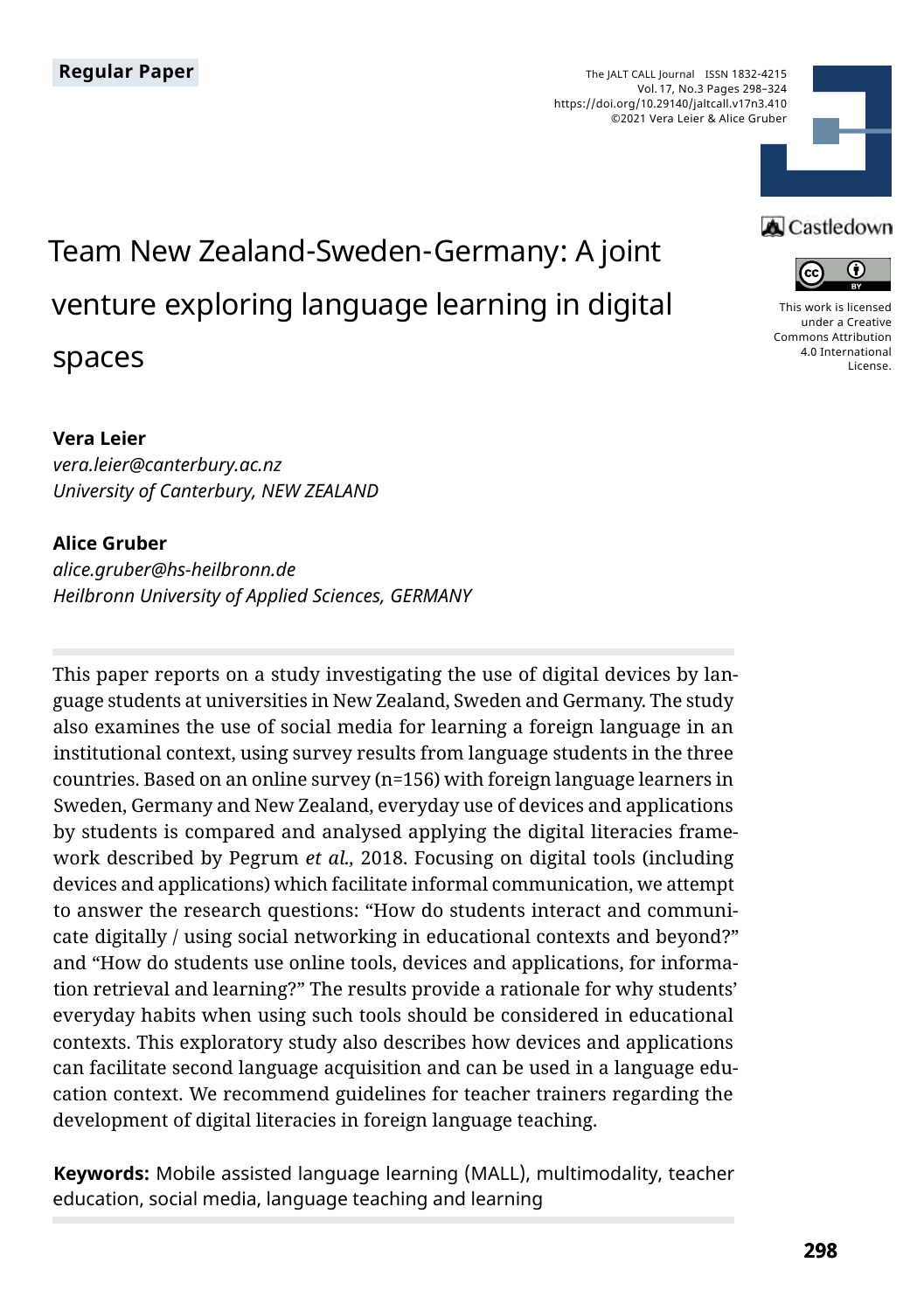### **1. Introduction**

The widespread use of social networking sites such as Facebook, YouTube and WhatsApp has revolutionised the way people communicate and interact for personal and educational purposes (Statista, 2020). Whereas in the past, traditional literacy was understood as the ability to decode and encode written language, new ways of communication afforded by the social media platforms have redefined the notion of literacies as "social practices that are fluid, sociocultural, multimodal, and dynamic" (Chen, 2013, p.143). The term "digital literacies" builds upon the traditional forms of literacy, such as reading and writing, but expands to include visual literacy, using photos and videos for communication (Kress, 2013; Burmark, 2002).

Educators have recognised for some time that literacies are performed in different modes (The New London Group, 1996; Kalantzis & Cope, 2012; Pegrum, 2011). In light of young people's increasing everyday use of social media to communicate with one another, (Statista, 2020; Gimeno-Sanz, 2016), educators are required to design new learning experiences tailored to the needs of their students and their interests, in line with sound pedagogical purpose (Pegrum, 2017a; Blin & Jalkanen, 2014).

Many social media applications include images, sound, text and videos and challenge students to apply multiple literacies (Stickler *et al.,* 2020). Through participation, interaction and collaboration with social media, youth develop and use additional literacies to communicate; however, these are often not supported in the traditional language classroom, where they are not considered as relevant as the traditional literacies of reading and writing.

Yet digital technologies applied in learning contexts present students with new learning opportunities, including new ways to input and output information. Online internet resources contain multimedia and hyperlinks organised in nonlinear ways. Working with these new resources has changed the process of reading and demands the application of specific digital literacies (Youngs, 2019).

Based on developments in students' daily life regarding literacy requirements, educators are urged to help their students to develop the new literacies and skills required for technology-based learning. These include critical literacies (Pegrum *et al.,* 2018), ethical literacy (Rheingold, 2009a), intercultural literacy (Pegrum *et al.,* 2018), hash-tagging literacies (Leier, 2019) and 21st century skills like collaboration and teamwork, creativity and autonomy (Pegrum *et al.,* 2018).

The current project is an international collaboration by foreign language teacher-researchers, which aims to study language students' use of digital devices and social media platforms**[1](#page-18-0)** for their foreign language learning. The project was envisaged initially to understand which social media platforms students use, and for what purpose. The study then looked at which social media applications students prefer to use to help them learn a foreign language. If teachers have more insight into students' online communication, they can

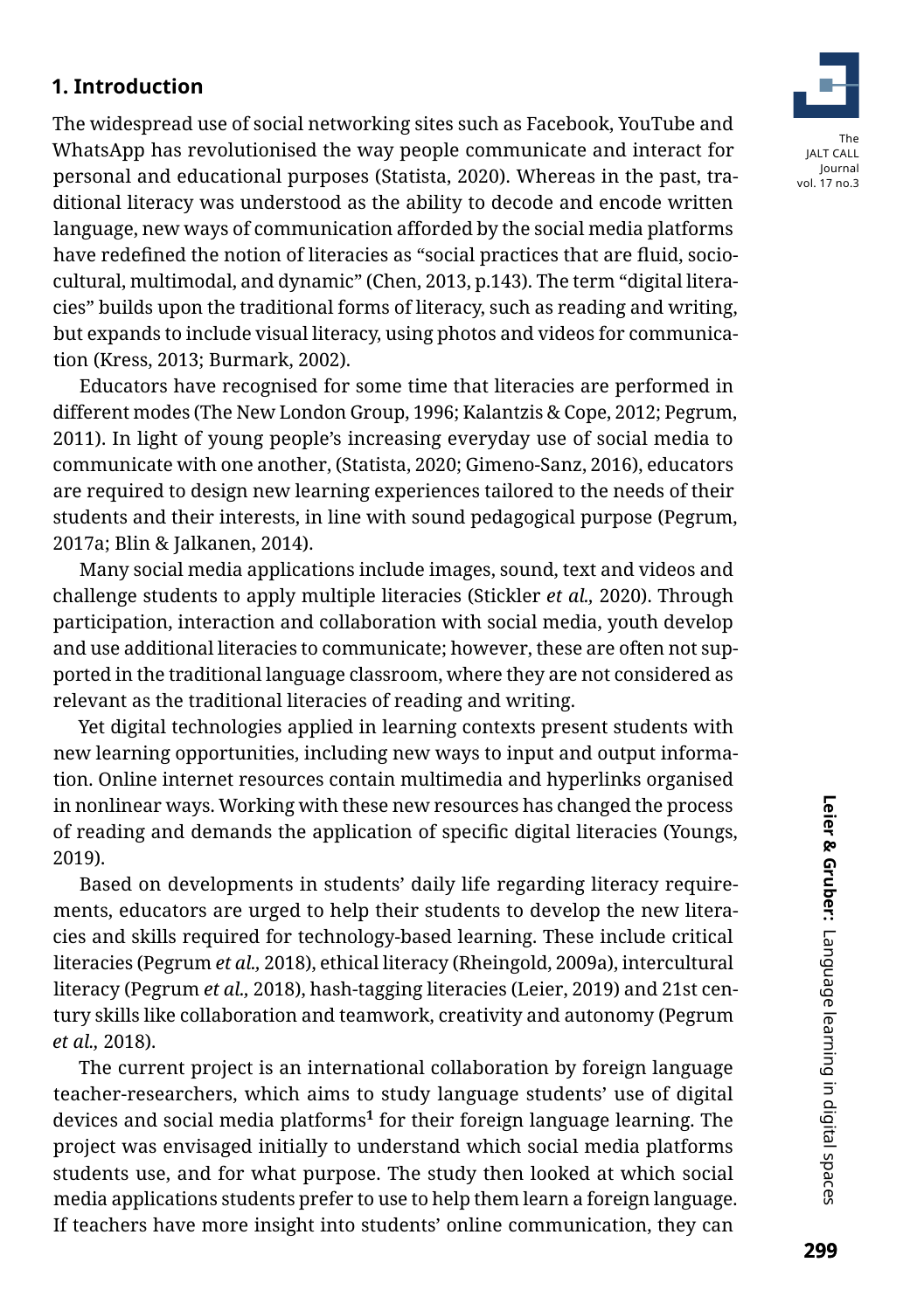adapt the curriculum, integrating more authentic and engaging teaching and learning moments.

# **2. Literature review**

The everyday use of technical devices such as laptop computers, mobile phones, e-book readers and the multiple applications created for these devices has been gradually introduced into educational contexts. Digital devices and a variety of applications have become effective learning tools inside and outside the classroom. Studies which have looked at WhatsApp and Facebook have reported positive findings for their use in second language learning (Andujar *et al.,* 2019). Teachers increasingly develop tasks and integrate technology in line with the current trend (Strasser, 2020; Abrams, 2016; Meunier *et al.,* 2019).

# *2.1. Computer-assisted language learning (CALL) and second language acquisition*

Theoretical approaches such as cognitive linguistic and psycholinguistic approaches, as well as human learning theories and language in social context theories, can be used to develop and evaluate CALL materials (see Chapelle, 2009, for an overview). Second language acquisition research has investigated and described the role of input, selective processing (intake), integration and output for language learning (see Gass, 2018), which are relevant for computermediated language learning. From a sociocultural perspective, opportunities for active interaction in the target language are beneficial (Smith, 2017). For instance, video-conferencing as a tool can be used to improve students' oral proficiency and mediation skills, and can make oral production more authentic (Burwitz-Melzer, 2019). Therefore, virtual exchange projects with video-conferencing tools, which are typically carried out with groups of learners who engage in intercultural interaction with learners of different cultural backgrounds, can facilitate language development when the learners interact orally and visually, as well as in writing through the chat function. In fact, research has shown that written synchronous chat can help improve learners' foreign language oral proficiency (Payne & Whitney, 2002).

Educators can modify input from the internet to make it more comprehensible for learners, by adding subtitles or decreasing the speed of video or audio materials (Youngs, 2019). Input of learning materials can be facilitated using multimodal means (Sharwood Smith, 1993), for example by using visual support such as videos and photos (Youngs, 2019). YouTube videos used for language learning can develop learners' receptive competencies such as global and selective audio-visual comprehension, helped by authentic texts (Bechtel, 2019). Computer-assisted language learning also enables multi-modal outputs, such as asynchronous posts to a forum site. Producing (authentic) output facilitates foreign language development (see for example, Thwaites, 2014).

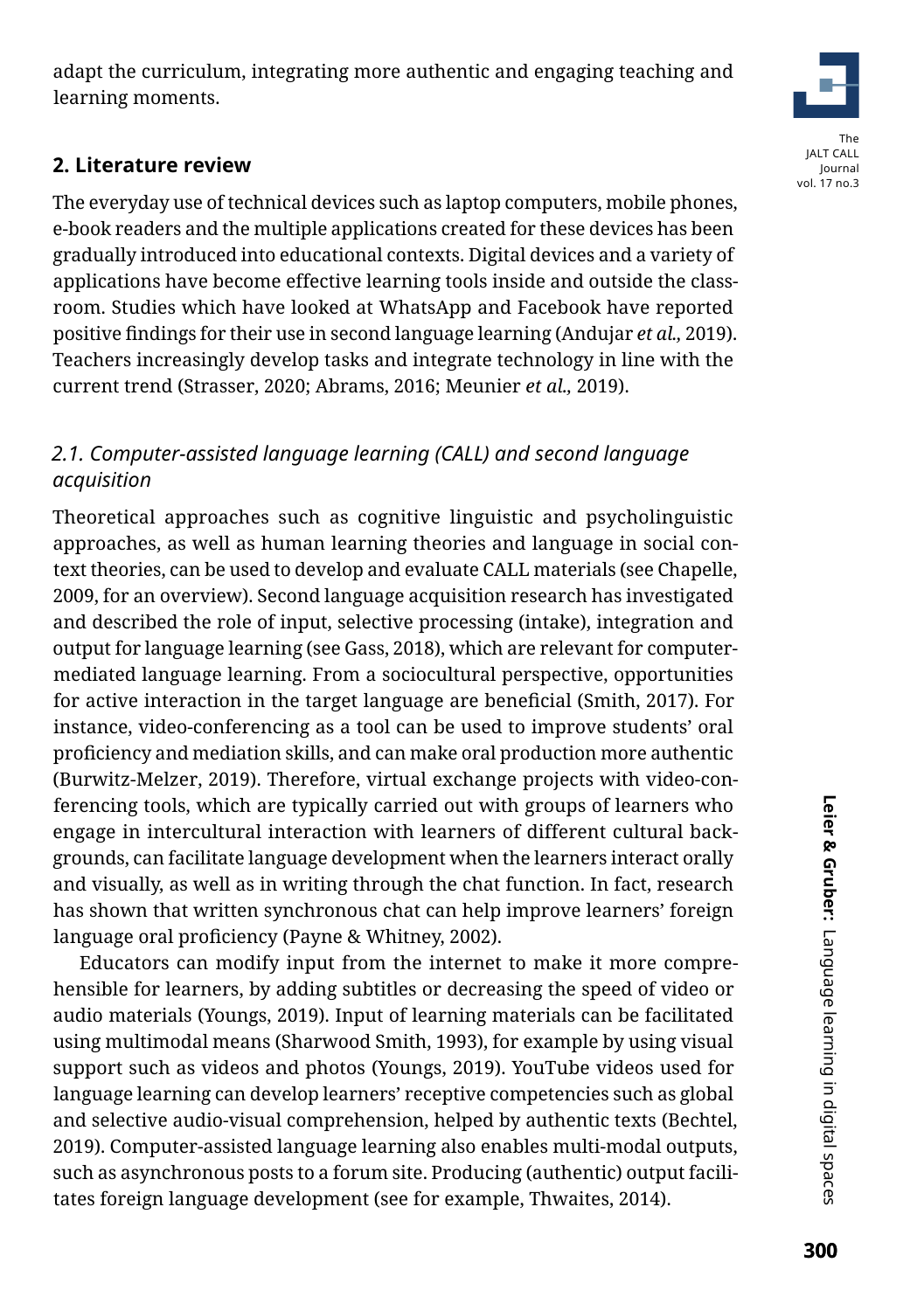### *2.2. Multimodal communication and social networking sites (SNS)*

Multimodal communication and more recently social networking sites serving as platforms for multimodal exchanges, have been discussed as a new, student-centered way of offering authentic learning (Blattner & Fiori, 2011; Abrams, 2016; Reinhardt, 2019). Multimodal communication is seen as a way to enhance students' agency (Belz, 2007; Orsini-Jones *et al.,* 2013) and self-esteem (Kalpidoun *et al.,* 2011; Zourou *et al.,* 2017).

Such online platforms offer a wide variety of meaning-making resources, including verbal and written texts, images, emoticons,**[2](#page-18-1)** symbols and a variety of music and sound. The platforms not only support the consumption of information and entertainment, but also provide opportunities to the user to produce web-related material, suitable for information dissemination and learning.

Research into multimodality originated in communication and media studies but has been adopted in computer-assisted language learning and second language (L2) research (Hampel, 2019; Hampel & Hauck, 2006; Stickler *et al.,* 2020). Kress and van Leeuwen define multimodality as "the use of several semiotic modes in the design of a semiotic product or event, together with the particular way in which these modes are combined – they may for instance reinforce each other ("say the same thing in different ways"), fulfil complementary roles" (Kress & van Leeuwen, 2001, p. 20).

Much real-time communication is multimodal and requires users to be multi-literate. Friends send text messages, often with very little text but with emojis added to support their purpose (Turkle, 2015). Many social networking sites (SNS) allow individuals to explore multiple modes to create meaning and provide ideal opportunities for L2 learners (Kress & van Leeuwen, 2001), since learning is facilitated through authentic communication in the target language (Abrams, 2016). Yet, SNS and websites containing authentic material are often not designed for educational purposes (Leier, 2017). Both SNS and websites include language, visual, and sound information, which reflects communication from the real world. Further, these websites and SNS often encourage their users to share their lives online (González-Lloret & Ortega, 2014; Boyd, 2014).

Different SNS have different affordances; but they can all be used as platforms for informal language use and collaboration in the target language, as in the case of Facebook (Blattner & Fiori, 2011; Wang, 2013; Aydin, 2014; Leier, 2017), Instagram (Gonulal, 2019; Leier, 2019; Fornara & Lomicka, 2019) or Twitter (Lomicka-Anderson, 2017; Rheingold, 2009b). Social networking sites are increasingly linked to one another and their features more synchronised (Norris & Maier, 2014).

Instagram, for instance, can be used to develop multi-literacies and as a platform supporting social presence (Leier, 2019; Fornara & Lomicka, 2019; Gonulal, 2019; Lomicka & Fornara, 2020). Leier (2019) found that students using hash tags in their Instagram posts can connect to information sources different from the common Google search results. Fornara and Lomicka (2019) and Lomicka & Fornara (2020) discussed Instagram as a platform that affords increased social presence and is suitable for learning. They also investigated

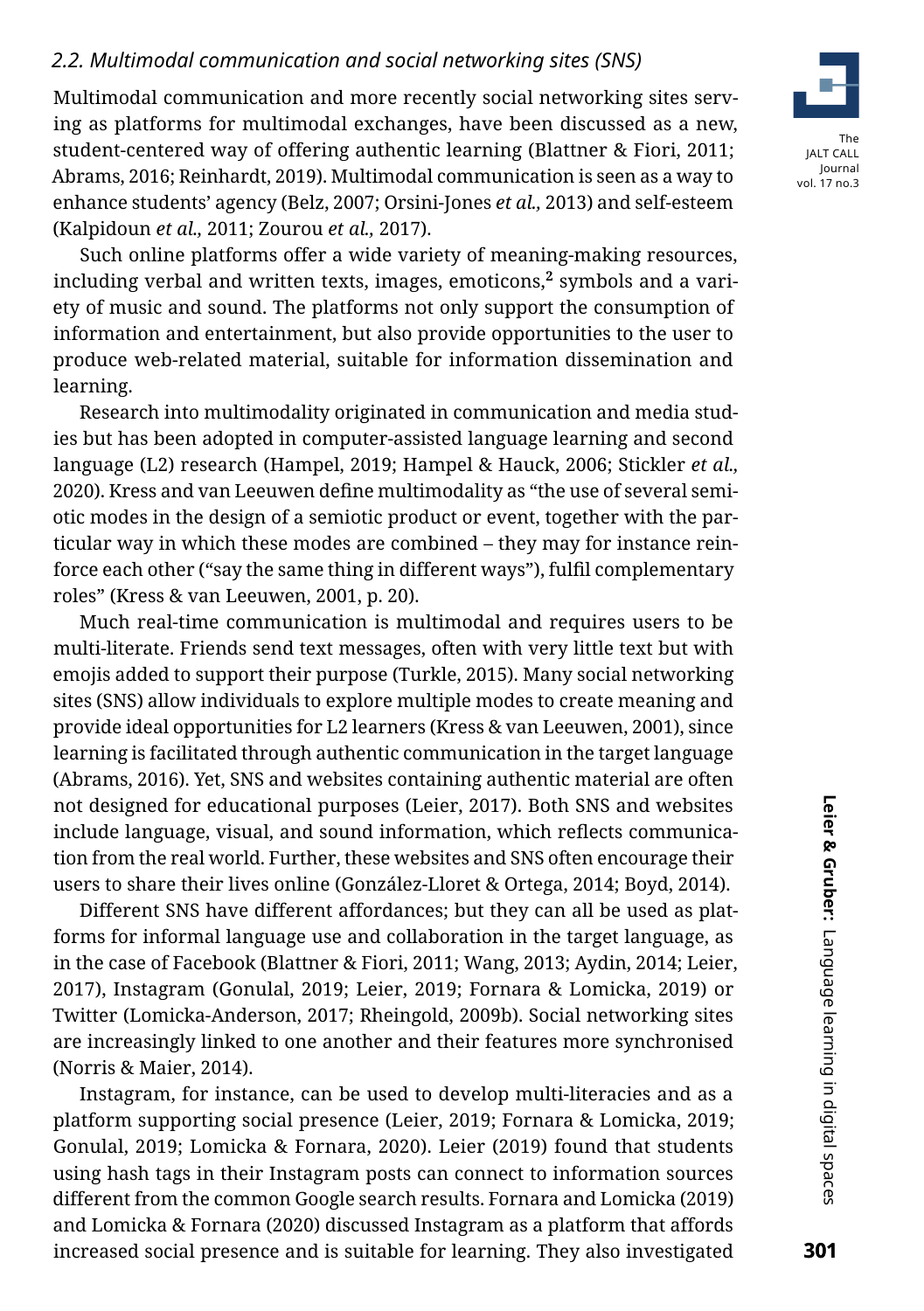whether students using visual images for communication can build a community of inquiry more easily. Their findings showed that Instagram was a valuable instrument to build a community of inquiry. Gonulal (2019) researched Instagram as an "English as a Foreign Language" learning tool. He investigated students' perception when using Instagram for educational purposes and found them believing that Instagram can help teaching practices and support their foreign language learning. By using Instagram, students can reach out to speakers of the target language and improve their vocabulary by exploring target language contents.

With the advent of ever faster internet connections, platforms like YouTube are becoming more popular. YouTube supports sharing using videos, which are often self-produced and published by the users and shared and discussed by their social network. YouTube discourse has sparked interest among researchers as a way to explore student engagement and to support informal and intercultural learning (Benson, 2017; Boyd, 2014).

Students use YouTube as an educational resource, for example, in medical education. Curran *et al.* (2020) investigated the quality of YouTube channels in the medical field, reviewing 31 articles which reported on YouTube use. The results showed that YouTube videos were used as information sources and integrated into teaching and that the users, learners and educators were satisfied. However, Curran *et al.* (2020) caution from a learning point of view against the content value of YouTube videos, because of the lack of editing when videos are posted. YouTube videos are often home-made narrative videos, including inappropriate images and language and bad sound quality. Curran *et al.* recommend that educators who produce videos for teaching purposes should obtain Creative Commons licences**[3](#page-18-2)** to ensure others can freely use them.

Similarly, language learners look for educational videos to find information on specific grammar points. Chorna *et al.* (2019) studied educational YouTube channels providing material for German learners. They compared several sites and listed five favourite YouTube sites: Deutsche Welle, Slow German, Learn German, Deutsch lernen durch Hören and Deutsch mit Marija (p. 305). Chorna *et al.* (2019) appreciated the free access to a range of didactical materials of high quality. Another study by Shariff and Shah (2019) found that their English as Second Language (ESL) students in secondary school used YouTube videos for learning, because it gave them more autonomy in their learning and they could learn at their own pace. Barrot (2021) cautioned against the suitability of YouTube for language learning by pointing out, "although YouTube is one of the well-explored social media platforms for language learning, it has recently slowed down due to its limited communication affordances" (p. 23).

Overall, the trend is towards communication platforms such as WhatsApp and Facebook Messenger, which are message services to send image-supported text messages (Traxler *et al.,* 2019) and which are used in almost synchronous mode (Strasser, 2020). For language classroom use, Barrot (2021) predicts an increase in the popularity of platforms such as face-to-face, audio, chat and text messaging, which allow multiple ways of interacting with one another. Among students aged between 18 and 24, it is still common to use a variety of devices

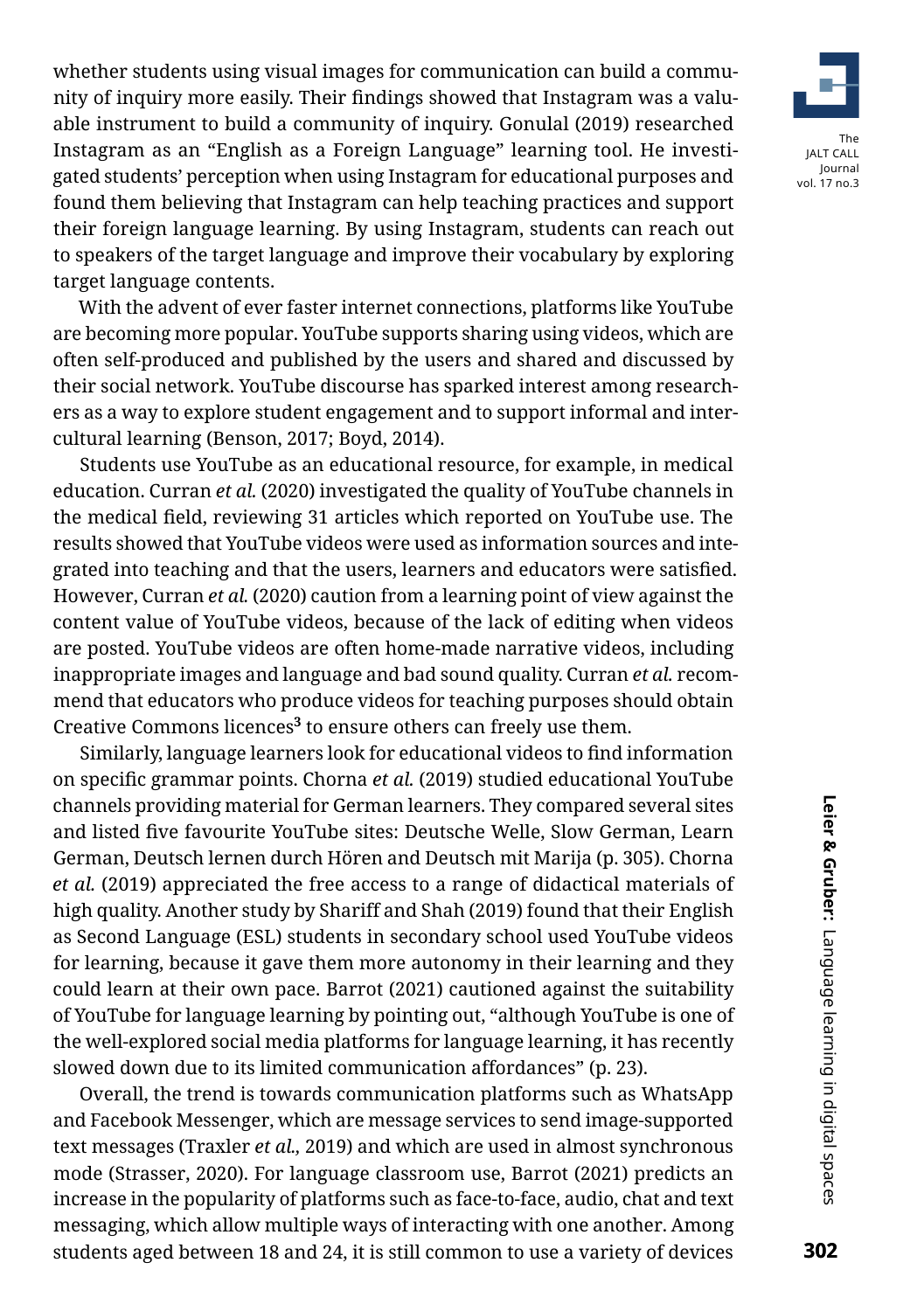(mobile phones, tablets and laptops), often at the same time (Kukulska-Hulme, 2020). Using these devices in a pedagogically sound way is worthwhile, but care is recommended, especially in the early stages of L2 learning (Hampel & Hauck, 2006), as such devices can be a distraction.



### *2.3. The multi-literacies framework*

Conversations on social networking sites can be instant or delayed, over long and short distances, and using different modes, such as videos, chats, and voice. Kress (2003) recognised that such multimodality requires new literacies. He pointed out the new literacies required for effective communication on social media platforms as a "revolution in the uses and effects of literacy and of associated means for representing and communicating at every level and in every domain" (Kress, 2003, p.1).

Many years after Kress' statement, Pegrum *et al.* (2018) introduced their new interpretation of the framework and adapted their multi-literacies framework from 2001, which separates literacies into four different categories (communication, information, collaboration, and (re)-designing literacies), with eight sub-categories ranging from less complex to complex.

The most complex communication literacy is code literacy, and the least complex is text literacy. Multimodal literacy is in the middle and is defined as literacy which "prioritises audiovisual input, not to mention audiovisual output, […] communication takes place with textual, visual, auditory and haptic elements cross-fertilising one another" (Pegrum *et al.,* 2018, p. 6). Table 1 provides a summary of the literacies relevant for this study.

| Level of    | <b>First focus</b>   | <b>Second focus</b> | <b>Third focus</b>     | <b>Fourth focus</b> |
|-------------|----------------------|---------------------|------------------------|---------------------|
| complexity  | <b>Communication</b> | <b>Information</b>  | <b>Collaboration</b>   | (Re-)design         |
| 1 Low       |                      | Tagging literacy    |                        |                     |
| 2 Moderate  | Multimodal literacy  | Search literacy     | Personal literacy      |                     |
|             |                      | Information         | Network literacy       |                     |
|             |                      | literacy            | Participatory literacy |                     |
|             |                      | Filtering literacy  |                        |                     |
| 3 High      | Mobile literacy      |                     | Intercultural literacy |                     |
| 4 Very high |                      |                     | Ethical literacy       | Critical literacy   |
|             |                      |                     |                        | Remix literacy      |

**Table 1.** Framework of digital literacies (adapted from Pegrum et al., 2018)

The design of this study based on the adapted framework above focuses in particular on communication, that is, multimodal literacy, and mobile literacy. Multimodal literacy includes the ability to effectively interpret and create texts in multiple media, using images, sound, and video in particular. Mobile literacy is "the ability to navigate, interpret information from, contribute information to, and communicate through the mobile web" (Pegrum, 2017b).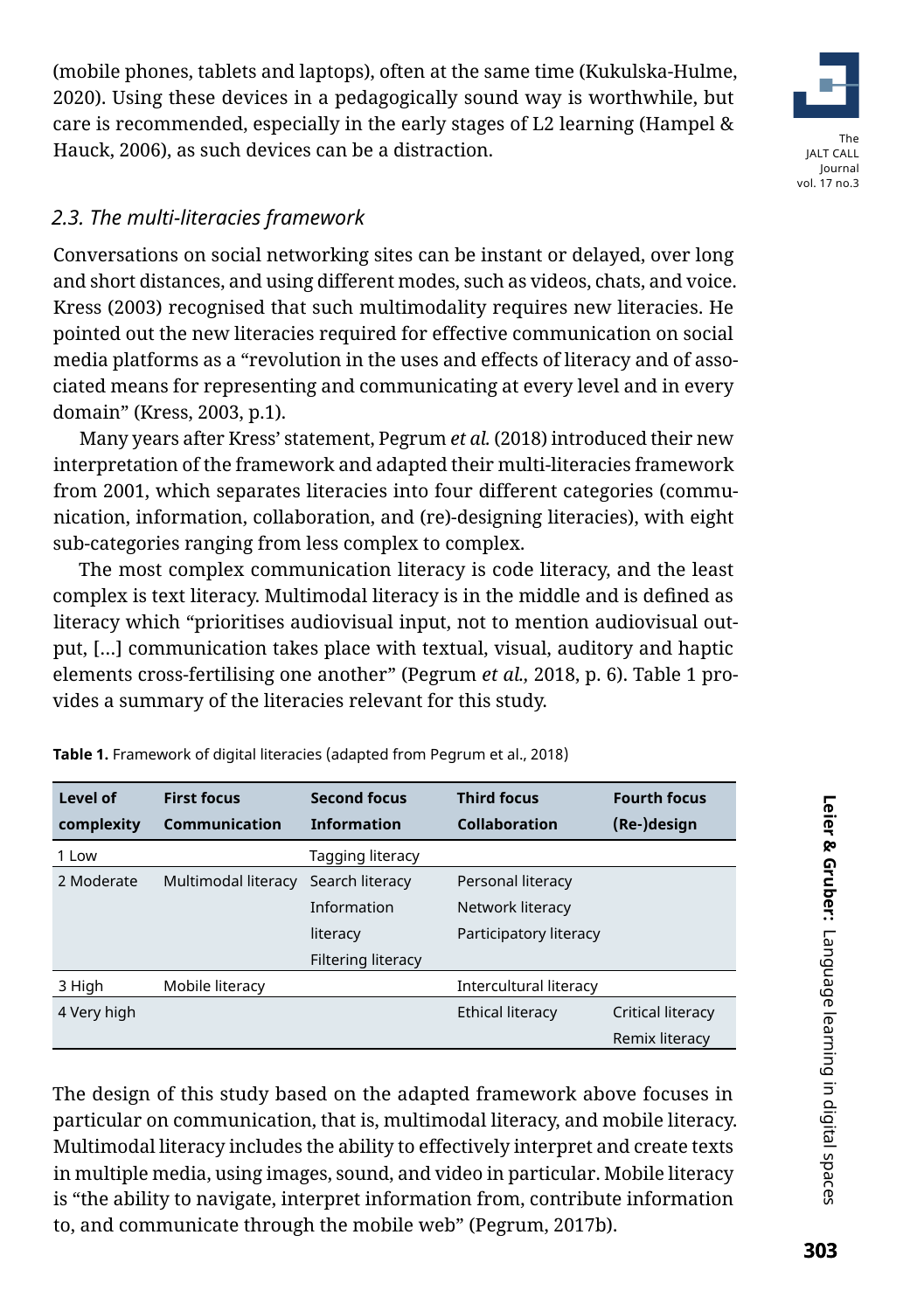# **3. Research questions**

Building on the adapted framework of digital literacies (Pegrum *et al.,* 2018), this study is designed to investigate the use of digital devices and applications used by language students. In this study, we focus on the preferences students have in terms of communication modes, their choice of devices for communication and online interaction, and the digital literacies they apply. The research questions are as follows:

**Research question 1.** How do students interact and communicate digitally / using social networking in educational contexts and beyond? **Research question 2.** How do students use online tools, devices and applications, for information retrieval and learning?

To address these questions, teacher-researchers formed a partnership from New Zealand (University of Canterbury), Sweden (University of Uppsala), and Germany (Heilbronn University of Applied Sciences) to examine the local use of social media for learning and to provide an international comparison. We hope to contribute to current research and to help practitioners understand better the digital environment of their students. This will assist practitioners to develop engaging, up-to-date and authentic content which suits their learners' communication behaviour and habits.

# **4. Methodology**

The following sections consider the context and methods used to collect and analyse the data.

### *4.1. Study design*

The study was set up at tertiary institutions in Germany, Sweden and New Zealand. The aim was to compare the social networking habits of language students both in their personal and educational lives. This study also investigated to what extent students employ different literacies (Pegrum *et al.*'s 2018). Language teachers from the three institutions sent out a survey to students to gather data.

### *4.2. Participants*

A total of 156 students participated in the study, aged between 18 and 24, and studying a foreign language. Most students were in their first or second year of study. The New Zealand students (n = 35) studied either Spanish or German, both at B1 proficiency level. Most used English as their first language and were raised in New Zealand. The Swedish students were learners of German (n = 18) and used Swedish as their working language. Their German proficiency level was at A1 of the Common European Framework of Reference (CEFR).

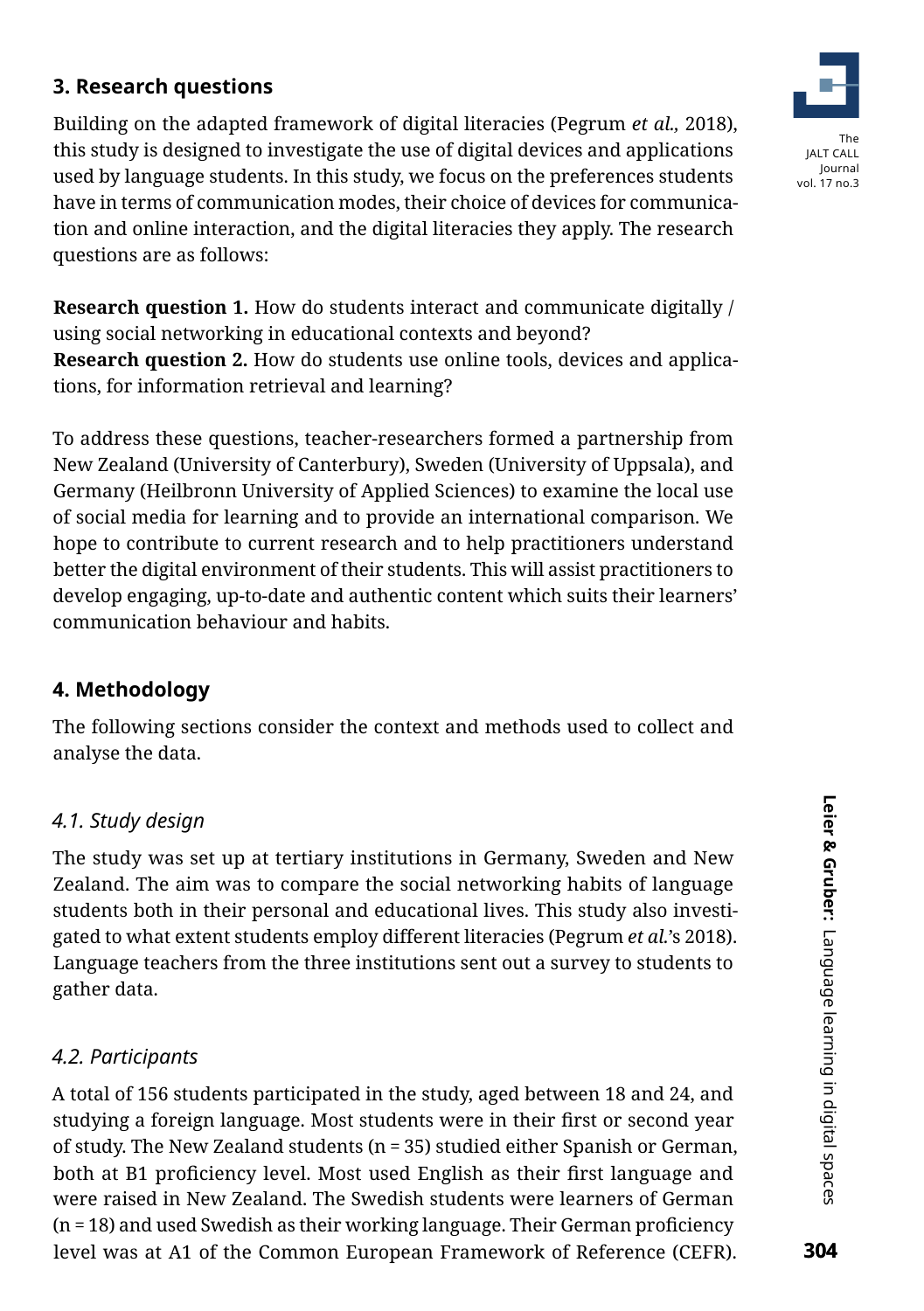The students in Germany were either international students and learners of German, or students with a migrant background socialised in Germany who studied Spanish or English as a foreign language (n = 103). Their level of proficiency depended on the language they studied and varied from A1 to B2.



### *4.3. Data collection*

The authors developed an anonymous online survey using [SoSci Survey](https://www.soscisurvey.de/)**[4](#page-18-3)** , a survey tool recommended for use at the German institution involved. The online survey consisted of 15 questions and was piloted with a group of 12 students in New Zealand. Teachers sent an email invitation to students at the beginning of term, inviting them to participate. Included in this invitation was a URL link to the survey. Students were required to give their consent for data use. Each student took an average of 15 minutes to complete the survey, which was in English.

The survey was divided into three sections. The first contained questions about the students' demographic background, the second sought information about preferences for using specific devices and student habits when communicating online and the third section asked more specifically about communication habits and learning habits in an educational context (see Appendix A).

### *4.4. Analysis*

To answer the two research questions, five out of the 15 questions were chosen from the survey for evaluation. These selected survey questions (SQs) listed in Table 2 contained the relevant information to answer the research questions (RQs). The selected questions had a 5-point Likert scale with the options "very often," "often" / "a lot," "sometimes," "rarely" and "never." (See Appendix A).

**Table 2.** Selected survey questions

| SQ1: How do you prefer to communicate?                                                          |  |  |  |  |
|-------------------------------------------------------------------------------------------------|--|--|--|--|
| SQ2: Which app(s) do you predominantly use to communicate?                                      |  |  |  |  |
| SQ3: How do you predominantly get information about politics and events?                        |  |  |  |  |
| SQ4: Which applications do you use to support your learning?                                    |  |  |  |  |
| SQ5: Which applications do you use to listen to and read the foreign language you are learning? |  |  |  |  |

Excel was used to generate tables for comparison. Two types of presentations were chosen, either individual tables by country or one comprehensive table showing the answers of the three countries.

### **5. Results and discussion**

The results discuss the outcomes from the five selected survey questions. To answer research question 1: "How do students interact and communicate digitally / using social networking in educational contexts and beyond?" we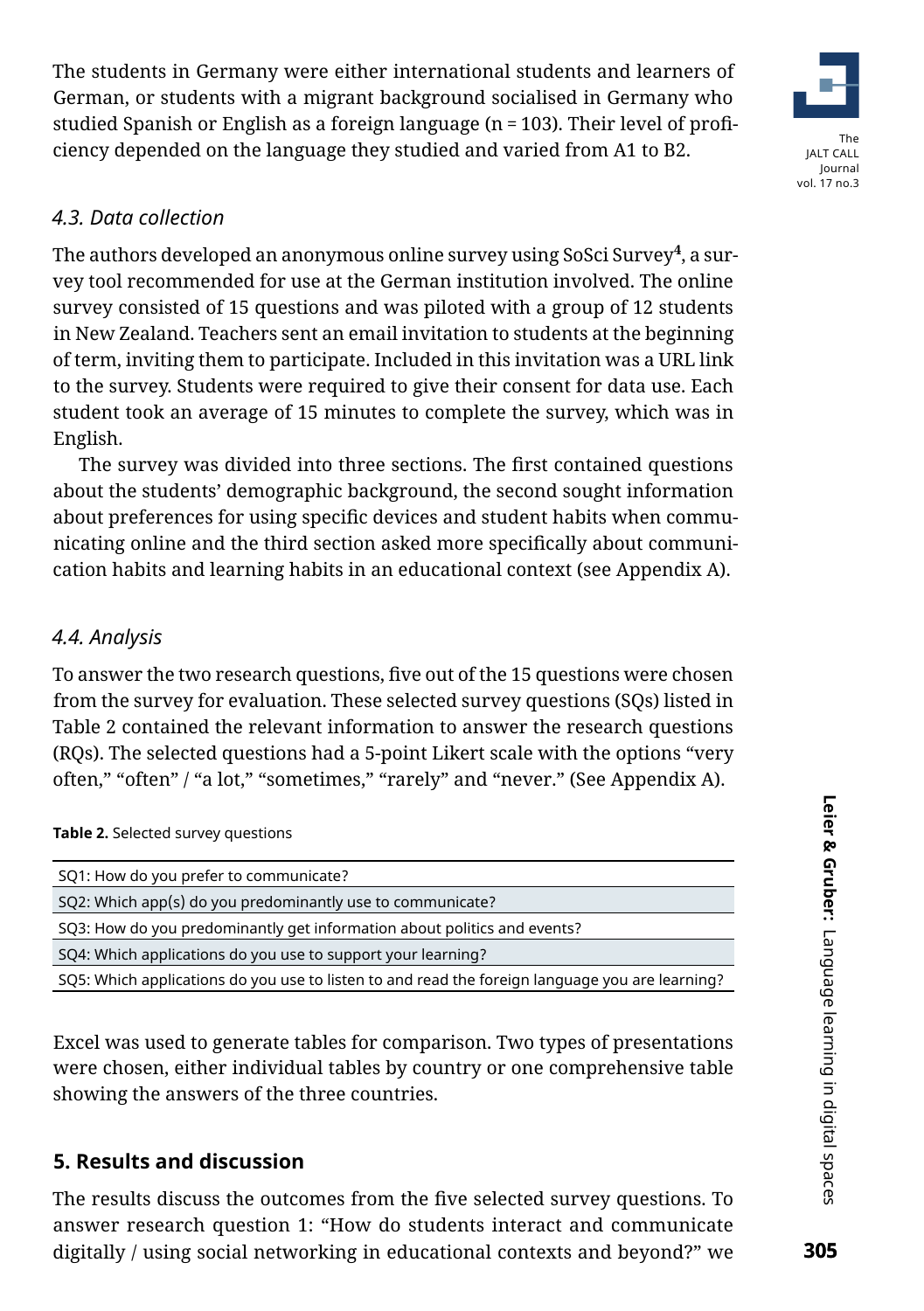analysed survey questions 1 and 2, regarding the general use of online communication and types of devices used. To answer research question 2, we analysed survey questions 3, 4, and 5, regarding applications and devices used by students in educational contexts.



Survey question 1 "How do you prefer to communicate?" listed five different modes to communicate, with a five-point Likert scale answer option. Multimodal communication options include writing, photo exchange, writing combined with photo exchange, and video or voice recordings. Figures 1a, 1b and 1c show the preferences of the students regarding their communication online and the use of different modes.



Germany



**Figure 1b.** How do students in Sweden prefer to communicate?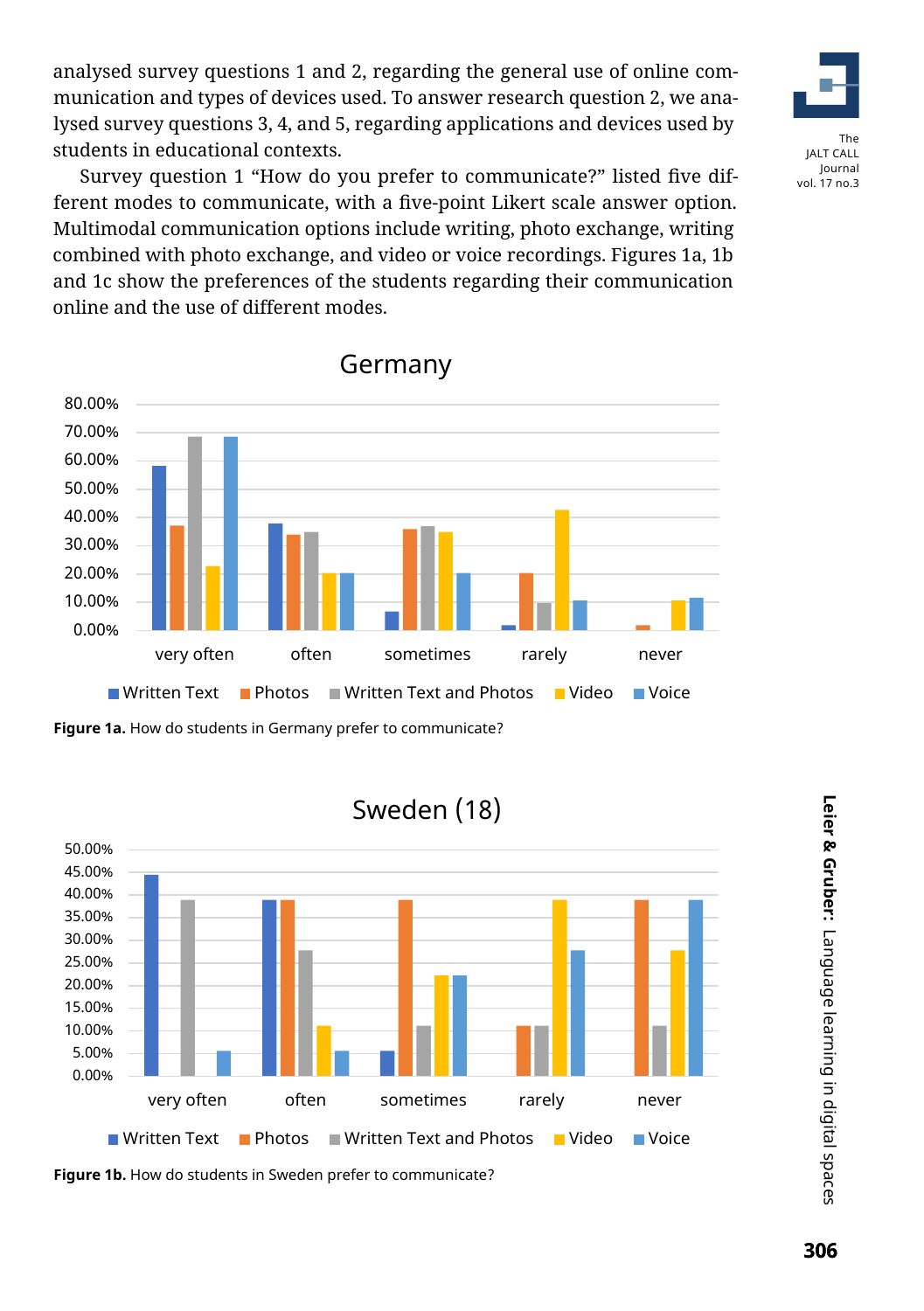# New Zealand (35)



Figure 1c. How do students in New Zealand prefer to communicate?

The findings show that the preferred mode of communication differed in the three countries. The majority of students in Germany prefer combining written text and photos (very often = 67%), whereas only 18% of New Zealand students use this mode very often and 66% use it often. The Swedish students prefer the combination of written text and photos (very often = 39%).

Voice as a communication tool, such as voice recording a message, is not popular in Sweden (rarely, 28% and never 39%) or in New Zealand (never 54%). However, students in Germany seem to enjoy communicating through voice recording (very often = 69%). A possible reason for this is that voice recording is more economical than typing. Most students who participated in this study prefer a combination mode, that is, written text and posting photos to strengthen the content of their message.

Lynell Burmark claimed nearly 20 years ago that it is no longer enough to read and write texts and that students must learn to process both words and pictures. They must be able to move fluently between text and images, between literal and figurative words (Burmark, 2002). This suggests that university students are used to processing words and pictures due to the media they use in their free time. The results above are in line with Barrot (2021) who observed that platforms that allow multiple ways of interacting with one another are more likely to be explored today (p. 23). This suggests that university students are used to processing words and pictures due to the media they use in their free time. Educators therefore should draw on their learners' skill and provide learning materials which are designed in a similar way.

In order to find an answer to research question1, we looked as well at survey question 2 "Which apps do you predominantly use to communicate?" Students were given the option to choose from Email, Facebook, Facebook Messenger, Instagram, Snapchat, Twitter, and TikTok. Figures 2a, 2b and 2c show the responses from each country separately.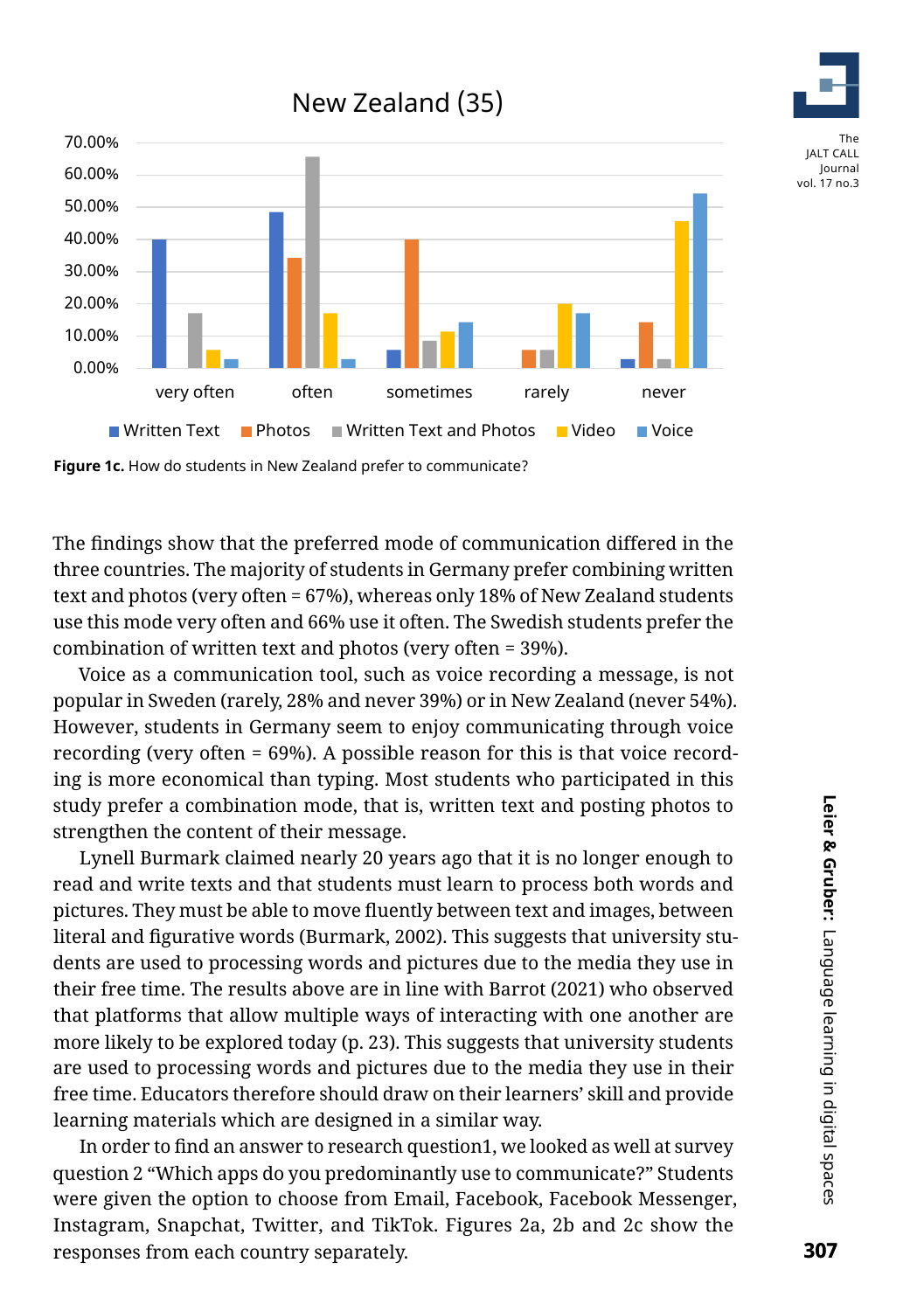Germany



**Figure 2a.** Which applications do students in Germany predominantly use to communicate?



**Figure 2b.** Which applications do students in Sweden predominantly use to communicate?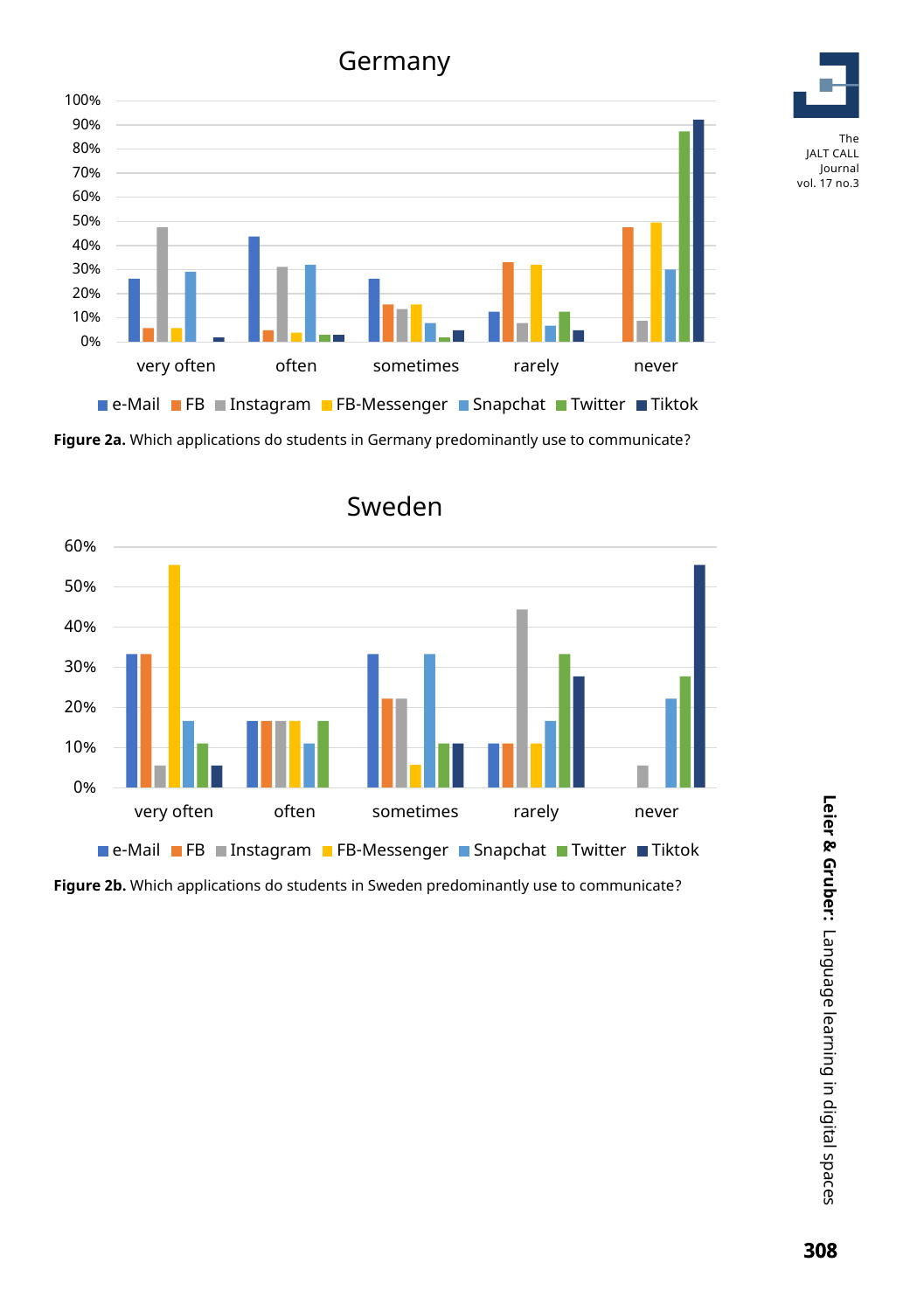

**Figure 2c.** Which applications do New Zealand students predominantly use to communicate?

The answers to survey question 2 above revealed that the participants in the three countries differed significantly in their use of Facebook Messenger, Instagram and Snapchat. A total of 55% of the Swedish students prefer Facebook Messenger, similar to the 57% of New Zealand students, whereas only 5% of students in Germany use Facebook Messenger as their preferred communication tool, using Instagram instead (47%), in comparison to only 5% of the Swedish students.

Facebook is well established as a communication tool among students, since it has developed into the most commonly used social media site across the globe (Statista, 2020). Facebook enables students to write short paragraphs, with and without added images. It also enables image-only exchange and a wide range of emoticons and emojis to support affective communication (Dresner & Herring, 2010; Beißwenger & Pappert, 2019). The findings show that students in New Zealand and Sweden often use Facebook to communicate with each other. The students in this study are undergraduate students and the findings correspond with the description of Facebook use among teens and young tertiary students by Ellison *et al.* (2007), who examined the relationship between the use of Facebook and the formation and maintenance of social capital. Social capital as a sociological term was expanded by Ellison *et al.* (2007) as "bonding and bridging' social capital, that is, the ability to stay connected, using bridging to maintain social capital with "previously inhabited community" (p.1143). A replication study (Vanden Abeele *et al.,* 2018) confirms the findings of Ellison *et al.* (2007). Interestingly, students in Germany have different habits and do not use Facebook as much for communication. A reason could be that Facebook is perceived as a platform for the older generation and has lost its appeal among the younger generation (Statista, 2021). This is in line with the results from a representative study with 3500 participants, which shows a considerable drop of Facebook use amongst 16- to 29-year-olds in Germany (Faktenkontor, 2020). The

Journal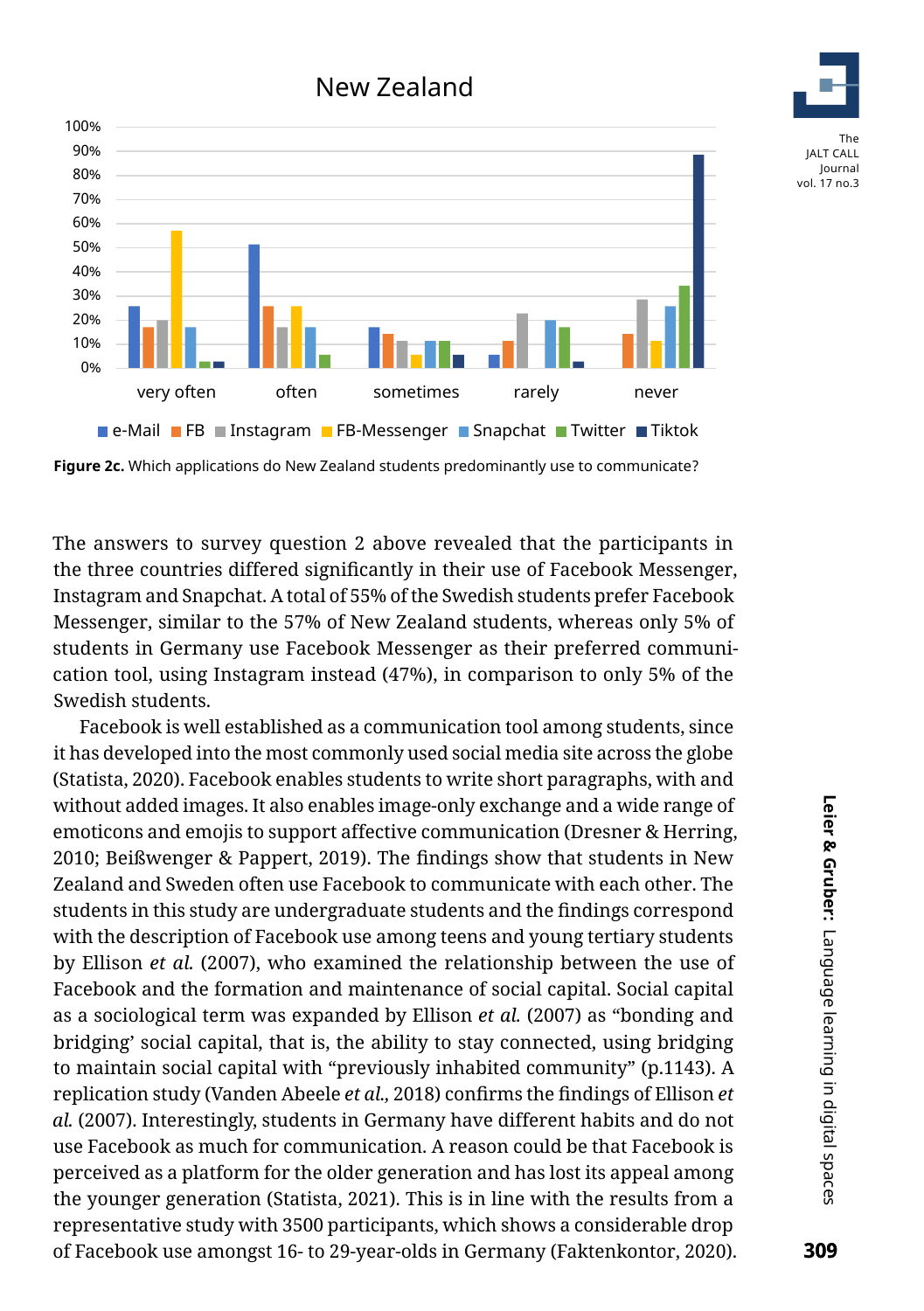Blattner and Fiori (2011) point out that Facebook helps students to bond in class by becoming friends on Facebook, and that they already bring Facebook as a tool into the classroom as it is an integral part of their e-routine (p. 25). Boyd (2014) notes that the profiles on social networking sites are an easy way for the students to get to know each other.

The results show that the platforms TikTok and Twitter are not much used for communication. TikTok, the Chinese video-sharing, social networking platform, is not yet used as an application for communication: only 6% of the Swedish students answered "very often," while most students both in Germany (92%) and in New Zealand (89%) never use the platform.

Students' use of Twitter in Germany and New Zealand showed a similar result: in Sweden, Twitter was used very often by 11% and often by 17%, whereas in New Zealand, it was used very often by 3% and often by 6%, and in Germany, very often by 0% and often by 3%, with 87% answering "never."

To summarise the answers relating to research question 1, the students in all the three countries use written text and images to communicate, and their preferred social network is Facebook, whereas the students in Germany do not make as much use of Facebook as students in New Zealand and Sweden. TikTok and Snapchat are not popular choices among the students in all the three countries. This finding might be related to age among students. Further research is needed to explore the internet behaviour and preferences, ideally in action-research settings.

To answer research question 2, "How do students use online tools, devices and applications, for information retrieval and for learning?" we selected and analysed answers to survey questions 3, 4 and 5 from the selected survey questions (Table 2). First, we examined where the students look for information in general (SQ3), and then more specifically, where they go when searching for information in relation to their language learning (SQ 4 and SQ 5).

The answers to SQ3 in Figure 3 (below) show the sources students use to find information on politics and events.

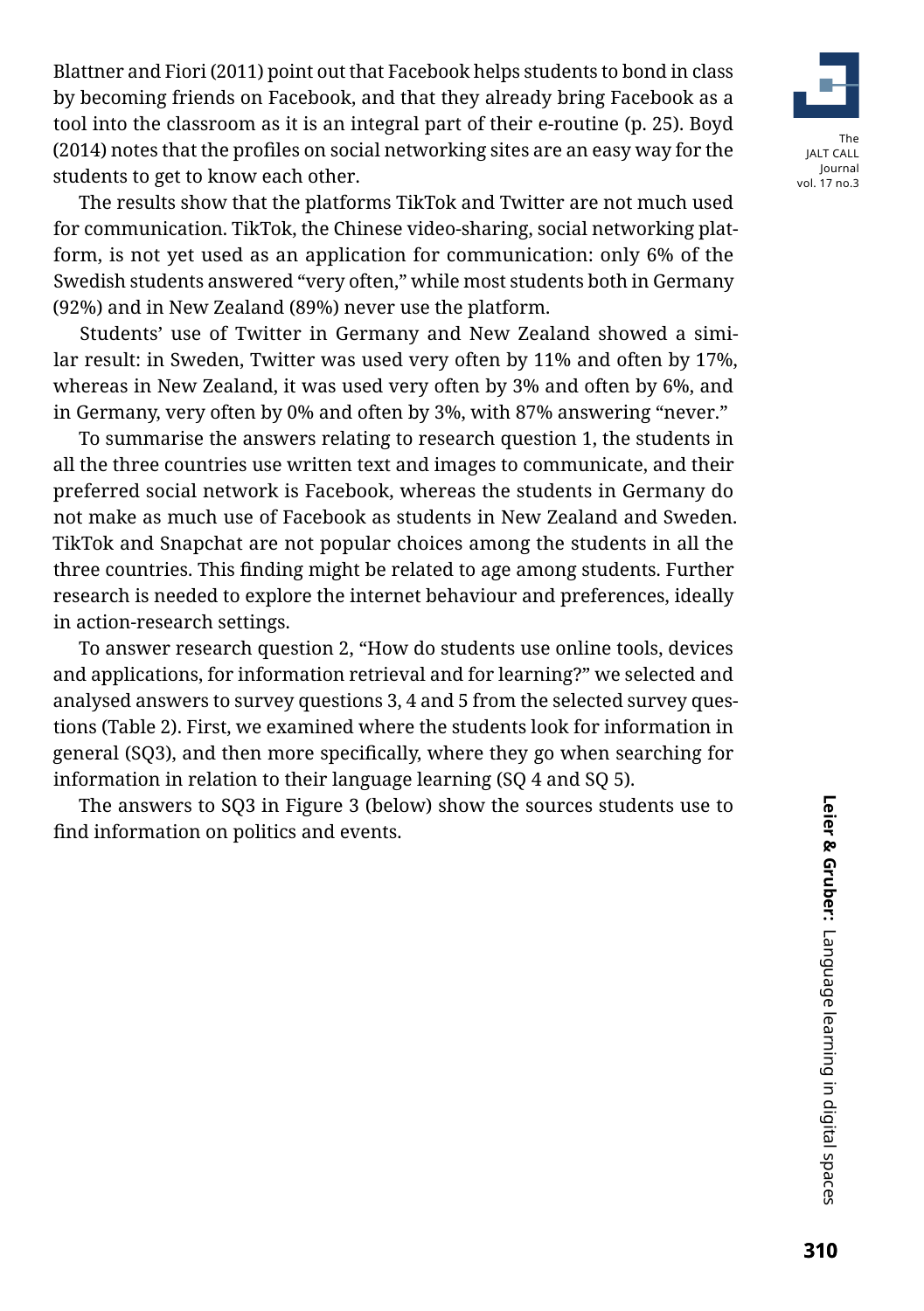

**Figure 3.** Students' answers to survey question 3: How do you predominantly get information about politics and events?

The survey choices were Facebook, Instagram, Pinterest and Twitter, newspaper online or hardcopy. The students also had an open answer option to add other tools used for information retrieval.

There are marked differences between the three countries. Hardcopies of newspapers and Instagram (both very often 44%) were the preferred sources of information for the Swedish students, whereas New Zealand students preferred Facebook (very often 63%). The preferred choice of students in Germany was Instagram (very often 61%).

The open answers varied in the three countries, but YouTube was used by all students as a source of information. Students in Sweden and Germany showed a similar preference for general applications, which they did not specify. Students in Sweden also mentioned radio as a source of information. New Zealand students said they also relied on friends and word of mouth communication, and news on television.

The following survey question "Which applications do students use to support their learning?" (SQ4) is looking at applications which are both linked not only to information literacy, Facebook, Twitter and Instagram, but also to communication literacy, namely, Messenger and WhatsApp.

The survey choices were Facebook, Messenger, Twitter, Instagram, WhatsApp and Other (see Figure 4).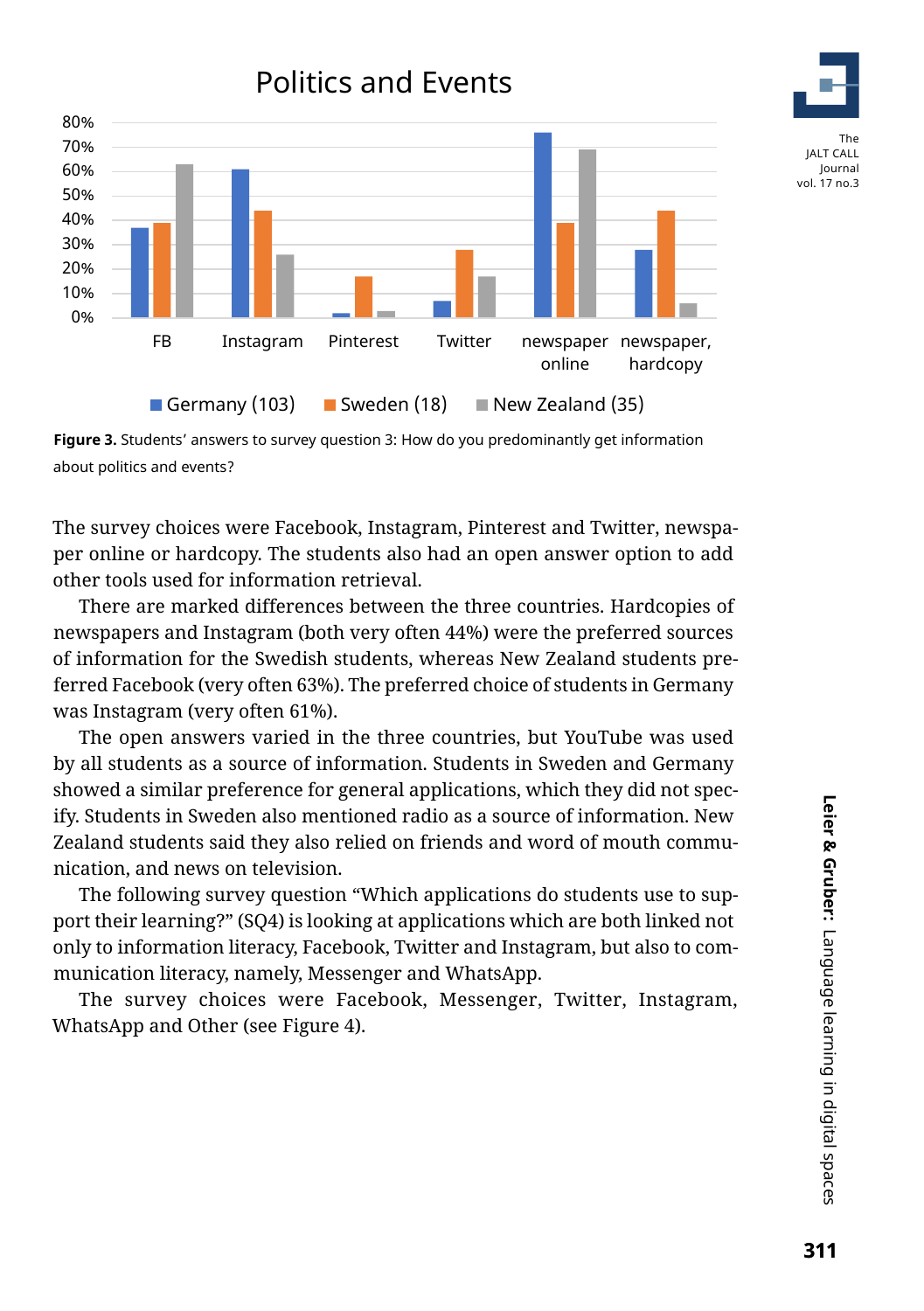# Apps for Learning





The most striking difference between the countries was the use of WhatsApp. Students in Germany preferred WhatsApp for their general learning (very often 67%), while the other two countries were less interested in WhatsApp (Sweden only 4% and New Zealand 14%). The most preferred learning application in New Zealand was Facebook (FB) Messenger, with 54% and that in Sweden was Facebook, with 17%. Hardly any of the students in the three countries use Twitter for learning: Sweden 1%, Germany 2% and New Zealand 8.5%.

This survey response highlights the preference of students in Germany for WhatsApp. Strasser (2020) includes WhatsApp in his study on mobile devices in educational settings and reminds educators that messaging services like WhatsApp can be useful applications for student motivation and can support productive and receptive foreign language performance.

Students in New Zealand and Sweden do not use WhatsApp to the same extent as students in Germany; they prefer Facebook Messenger. FB Messenger is very similar to WhatsApp messenger; while both applications are multimodal communication tools, WhatsApp is usually used on mobile devices only, whereas FB Messenger is used on mobile devices and also on laptops and computers. The features and affordances are very similar to instant messaging, with easy and fast picture upload, but they offer a chat function which supports asynchronous and synchronous communication. Leier (2017) showed that students using FB Messenger expect to have an immediate answer to their messages, and consider the platform a tool for near synchronous communication.

To answer research question 2, we also used the answers to survey question 5, "Which applications do you use to listen to and read the foreign language you are learning?" The survey choices were YouTube, Facebook, Instagram, WhatsApp and Other (see Figure 5).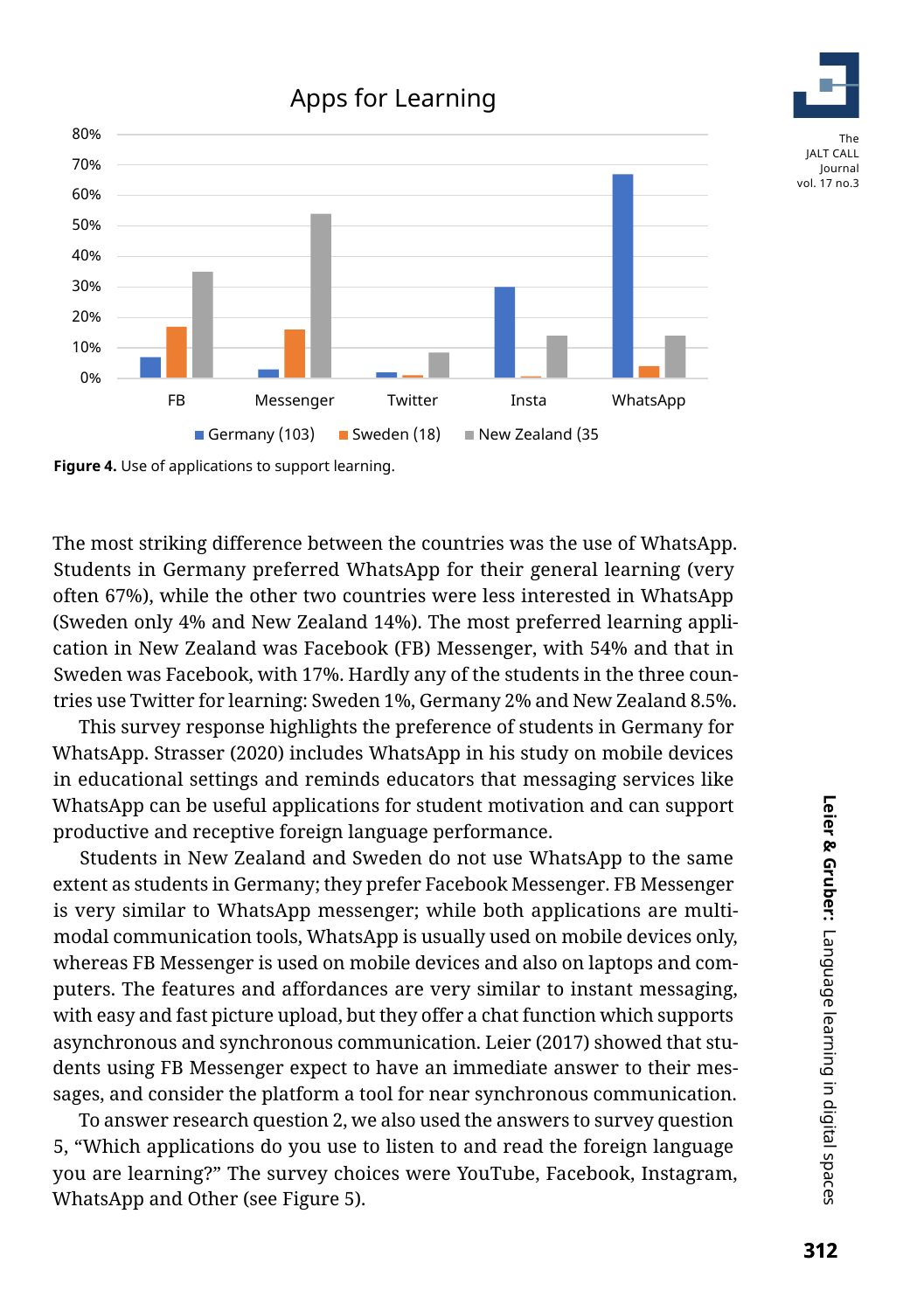# Support of listening and seeing



**Figure 5.** Which applications do you use to listen to and see the foreign language you are learning?

The choice of platform for language learning differed very much in the three countries. Students in New Zealand and Germany use YouTube for learning (very often 87%), whereas Swedish students prefer Facebook (very often 50%). The answers under "other" showed a variety of other applications being used. New Zealanders favour BBC language courses, the learning management system "Learn" and mobile phone settings such as displays on the phone in German for L2 immersion. Students in Germany prefer the multilingual online dictionary, dict.cc (www.dict.cc) or YouTube vocabulary videos and enjoy sites which help them to learn vocabulary.

The results indicate that students frequently use digital devices and are more likely to retrieve information from internet sources than from non-digital sources. This indicates that students have search and information literacies (Dudeney *et al.,* 2013). The overall results reveal that students mostly consume, rather than produce content from the internet. The challenge for teachers confronted with developing 21st century skills (Dudeney *et al.,* 2013) is to encourage students to produce content themselves, and to develop literacies such as critical literacy, ethical literacy and remixing literacy, which are grouped under the focus of (Re) design, as presented in the adapted digital literacies framework (Pegrum *et al.,* 2018). Overall, students use and prefer multiple modes of communication. The skill of multimodal discourse needs to be acknowledged and supported by language teachers today (Kress & van Leeuwen, 2001; Hampel, 2014). The results of this study indicate that students prefer applications such as Instagram or WhatsApp, which are typically used on mobile devices. This is in line with the finding of Kress and Pachler (2007), who recognise mobile learning as an example of digital learning and remind us that the learner today is accustomed to being mobile and to having immediate access to the world. "Mobile" for learners is "all the world" and all the world has become the curriculum (p. 27).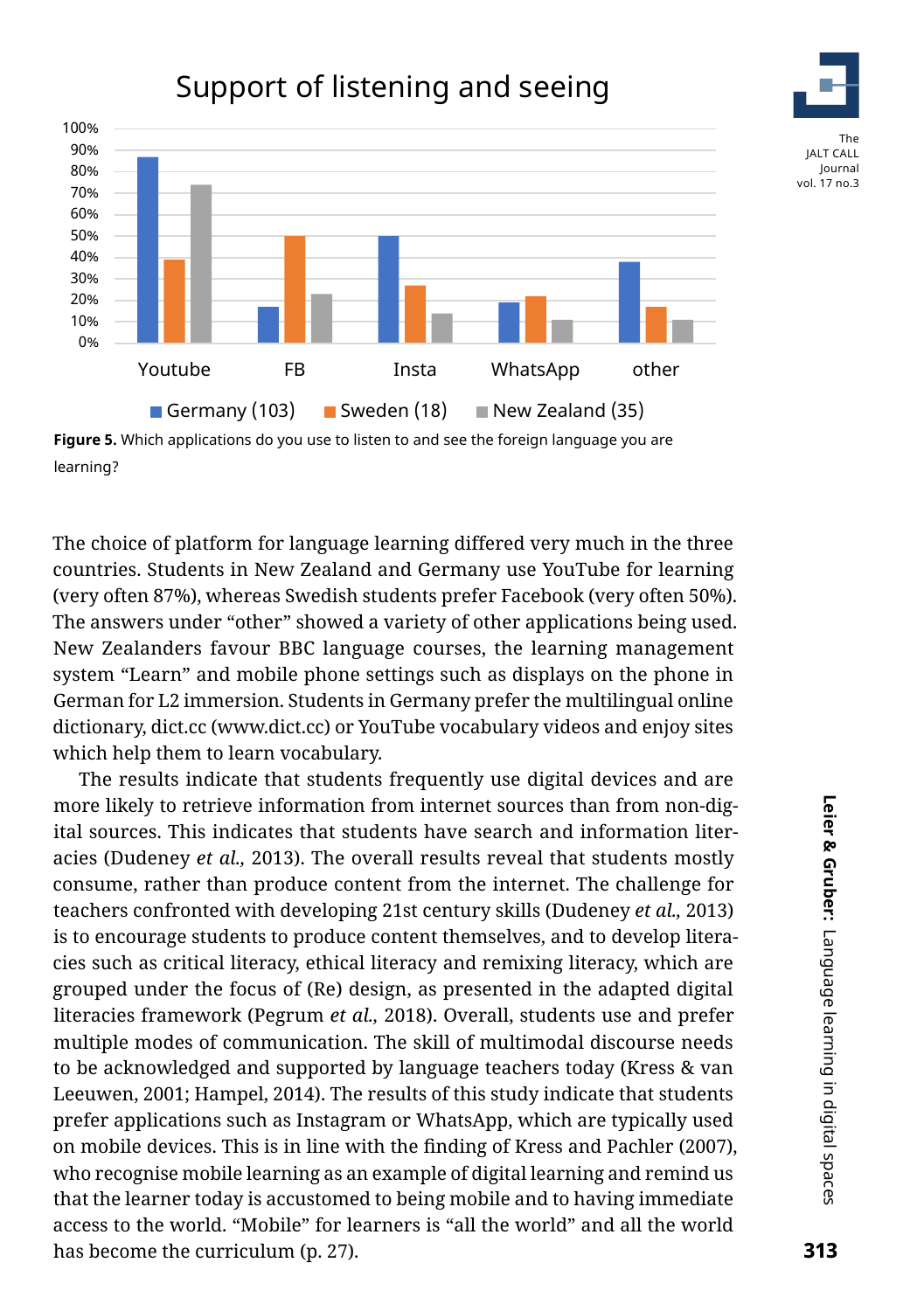### **5. Pedagogical implications**

This study investigated the use of social media by language students, including their personal preferences for device use and how they use various social media applications for their learning. As Benson (2015) suggests, learning in digital spaces is something we are just starting to understand, and we currently lack evidence on how learning in internet settings takes place. In her keynote speech, Chapelle (2014) reminds us that students adapt their literacies to use social media, and their literacies will change with newer technology developing. Chapelle urges researchers to extend their research agenda and apply needs analysis.

Our study contributes to understanding students' online behaviour in three countries, which are widely separated geographically, and it highlights some differences between learners. The study aims to support teachers in designing suitable tasks on social media platforms by informing them on learners' preferences regarding networking platform in the three countries.

The study shows that Facebook is a popular platform for information retrieval and learning among the students in all the three countries. Leier (2017) identified Facebook as an informal conversation channel for students and an ideal place to immerse students into foreign language material integrated as part of everyday life. Similarly, Niu's (2019) literature review on the use of Facebook for academic purposes shows that it can be effective for language learning, because it facilitates discussion and collaboration among students.

YouTube as a video platform is very popular in all the three countries but the students in Germany and in New Zealand in particular use YouTube videos for learning. Applications and social networks which support information retrieval can be turned into platforms suitable for posting students' own self-produced content, facilitated by the educator. Educators should encourage students to produce content, applying digital literacies (see Dudeney *et al.,* 2013; Stickler *et al.,* 2020). Producing content themselves may help students to become more critical and ethical when consuming internet content.

Students could make videos about different topics and post them on their class YouTube channel, which requires them to reflect on copyright issues and privacy. For collaborative work in virtual exchange projects, it is worth considering student preferences for devices and the applications they use in their daily life at the start of the project. Learners will perhaps feel more at ease when they use a familiar application to converse with, for example, a partner abroad. The facilitator needs to be aware that students would benefit from additional training if a non-educational platform is used for educational purposes.

Educators need to be aware of fast development and rapidly changing preferences with social networking sites and are urged to closely observe new technological developments. TikTok is an interesting example of a potential change in popularity. This Chinese video sharing social network was listed in this study as an answer option, but the data showed that students do not engage much with TikTok. However, TikTok is preparing to move into the educational sector,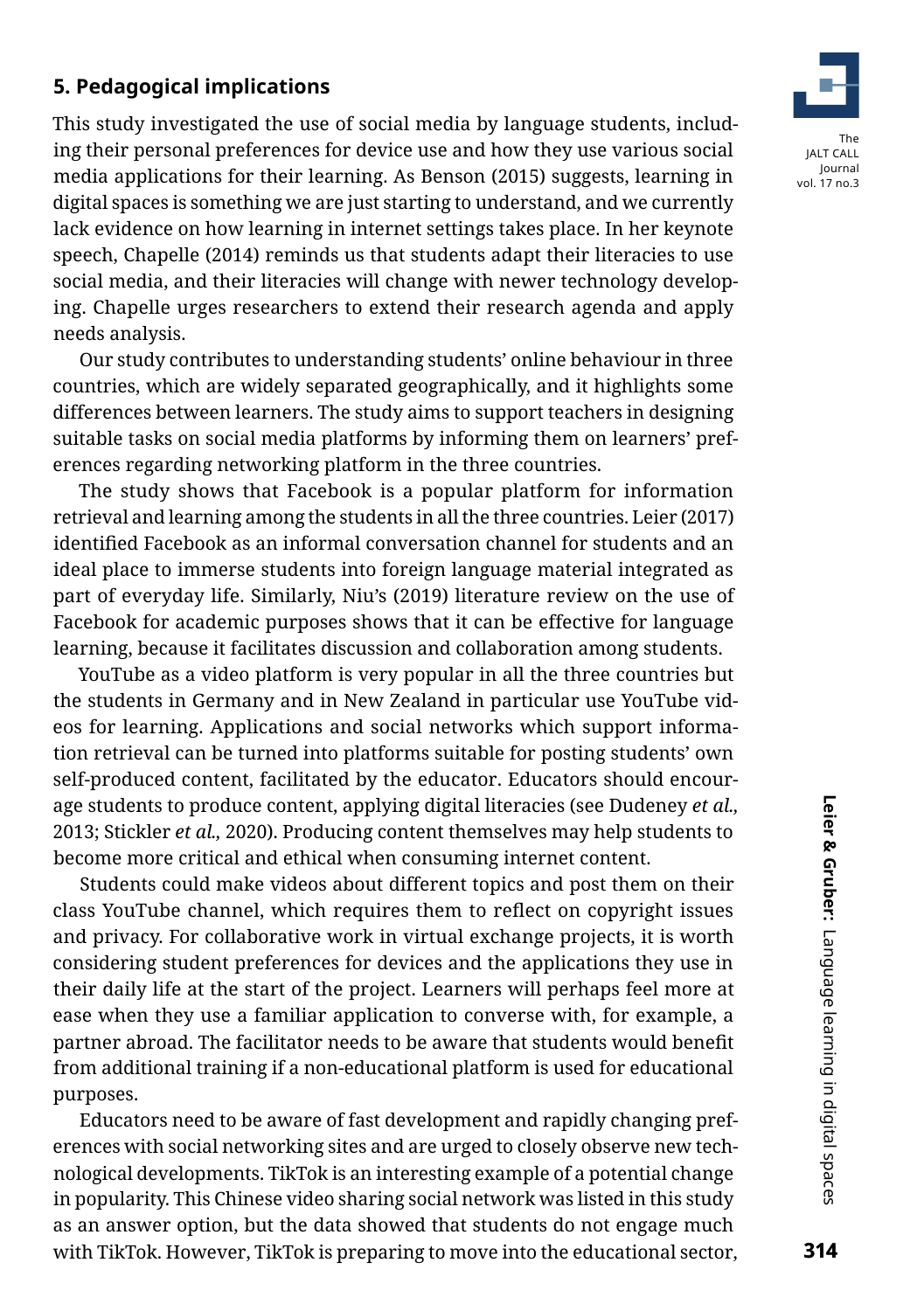following the trend of micro-teaching, using instructional videos offering small units of learning (Iqbal, 2020). For instance, the Goethe Institute has recently developed short videos for learners of German on TikTok, focusing on cultural aspects and vocabulary. TikTok is currently supporting arts and culture institutions in Germany with the sum of 5 million euros to promote diversity and cultural exchange (Girard, 2021).

In order to keep themselves at the forefront of technology and their teaching relevant, educators are encouraged to engage with professional learning networks which support teaching with technology (Trust *et al.,* 2016). It is not an easy task to keep up to date with digital teaching and new and different types of learning, such as visual learning, individualised learning, and exploratory learning, just to name a few. Applications such as WhatsApp can be used to improve spoken language in real-time voice chats, and the Twitter platform can support students by demanding greater accuracy in their writing.

Learning with digital devices and social media applications supports language acquisition and provides authentic interaction and learning opportunities for students. Students can learn autonomously in a student-centred environment, but teachers still play an important role as facilitators – they understand how to use digital devices and social media applications in the lessons and in the curriculum, even if they often leave the students to apply the tools autonomously to their learning (Bechtel, 2019). Teachers' expertise is also crucial in promoting out-of-class exposure to particular resources, such as videos, depending on the learners' needs (Baranowska, 2020).

Arnold and Ducate (2019) point out that teachers need to offer scaffolding and prepare students for new contexts. From a teacher educator's perspective, Bechtel (2019) suggests that "action research" with a constellation teacher, a trainee teacher and a researcher is a way of introducing new tools and exploring how they affect students' motivation and learning.

The more knowledge that we, as educators, have about students' habits in the digital world, the more we can make use of it. We should encourage students to produce content in digital places by raising their awareness of, for example, internet ethics and we should teach them digital literacies which will lead to a new generation of global citizens.

Despite the problematic situation for education during the COVID-19 pandemic, it is an opportunity for teachers to develop online teaching skills and a deeper understanding of the value of teacher presence. In this context, teachers need to reflect on their presence,**[5](#page-18-4)** in relation to the tools they use, whether in a virtual or a physical classroom. Supportive literature with guidance for online teaching (e.g., Gruber & Bauer, 2020; Stickler *et al.,* 2020) offers insight into online pedagogy and views on teacher presence (Rapanta *et al.,* 2020).

In terms of research, the shift to emergency remote learning and teaching due to the pandemic has triggered a considerable amount of scientific inquiry into different aspects of online teaching and learning. The rapid developments in technology-enhanced education require new literacy skills, for example, machine translation literacy (see Bowker & Ciro, 2019). Both practitioners and students need to develop these skills. Greater efforts are required to ensure

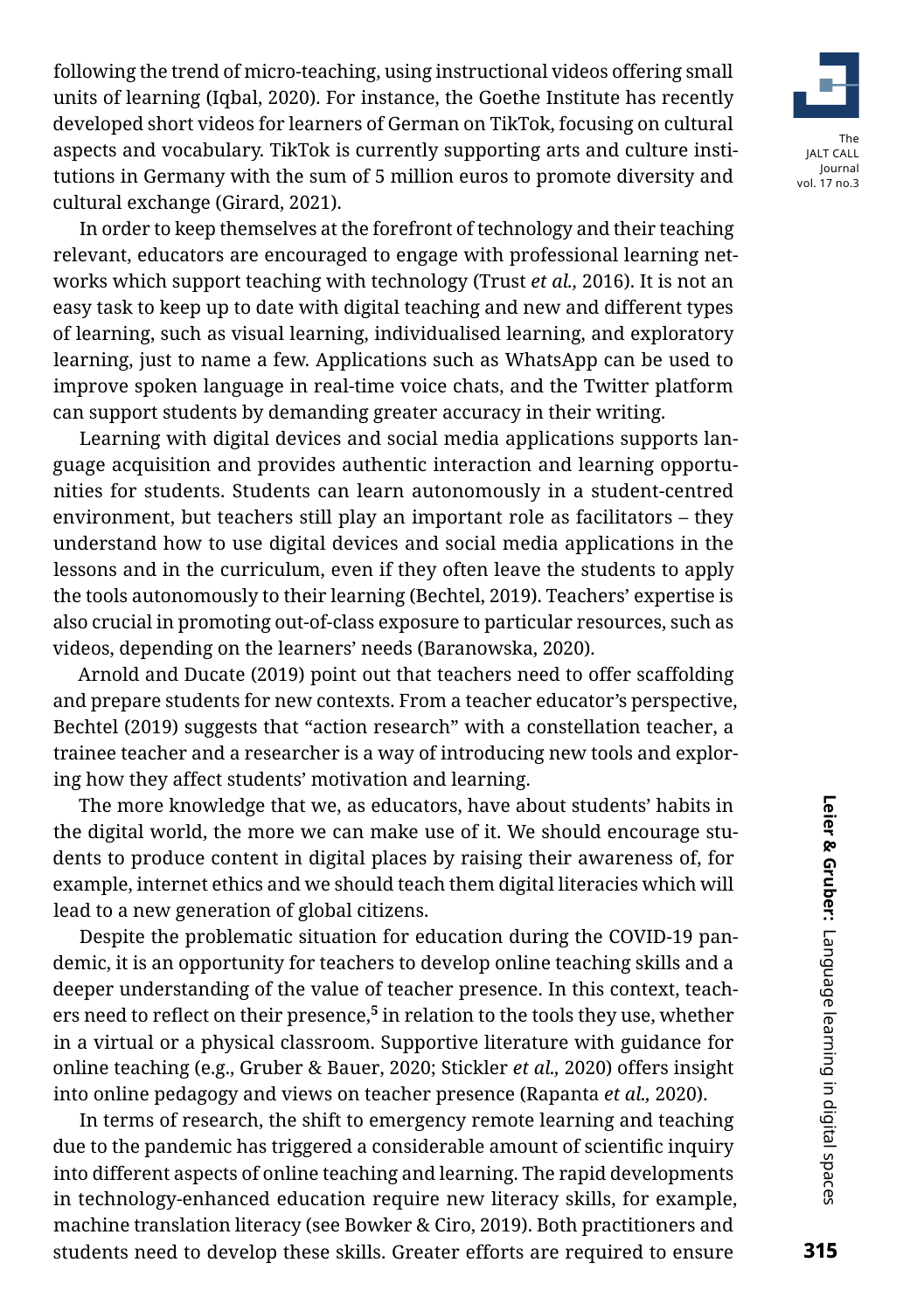research supports practitioners in digital language learning and teaching contexts. Researchers need to observe trends regarding the usage of new technologies among learners and investigate the possible affordances for language education. By disseminating their finding among practitioners, researchers can support educators in using these tools in their particular contexts.



# **6. Limitations/future directions**

One limitation of the study is the uneven number of students who answered the survey. Germany had 103 participants compared to 18 in Sweden and 35 in New Zealand. It would also be useful to extend the data collection and target a larger number of language students, possibly in more countries and in countries which differ from the ones in this study (which are wealthy and with mostly well-set up infrastructures at tertiary level). Another limitation of the study is the notion of literacies and how the students used them. We designed the study in accordance with the multiliteracies framework, but the students' answers delivered information which did not give us insight into the actual communication patterns of the students. Follow-up studies should explore the use and communication patterns students have and their way of applying multiple literacies when using digital devices. To gain deeper insights in particular into search preferences and attitudes towards ethical issues as well as the students' understanding of critical literacies, in-depth interviews and more detailed surveys would be desirable. In the future, it would be interesting to combine the multiliteracies framework used in this study with a framework that includes semiotic aspects of learning, that is, the Douglas Fir Group's framework (Douglas Fir Group, 2016).

### **Notes**

- <span id="page-18-0"></span>1. We use the terms social media platform and social media application to describe the same thing.
- <span id="page-18-1"></span>2. Emoticons go back to 1982 and the most important emoticons are two sets of characters we now recognize as standard emoticons: the smiley face :-) and the frowning face :- ( whereas emojis were invented in 1999 by Shigetaka Kurita and were intended for a Japanese user base. The first emoji was very simple – only 12 pixels by 12 pixels – and was inspired by manga art and kanji characters (Grannan, 2020).
- <span id="page-18-2"></span>3. Creative Commons licences can be obtained through libraries or online, see: <http://www.creativecommons.org/licenses>
- <span id="page-18-3"></span>4. <https://www.soscisurvey.de/>
- <span id="page-18-4"></span>5. According to Anderson *et al.* (2001) teacher presence consists of three components: design (i.e., create activities for learning), facilitation of discussion (i.e., using verbal cues to support communication) and directive knowledge (i.e., the teacher participates in the discourse and shares their knowledge).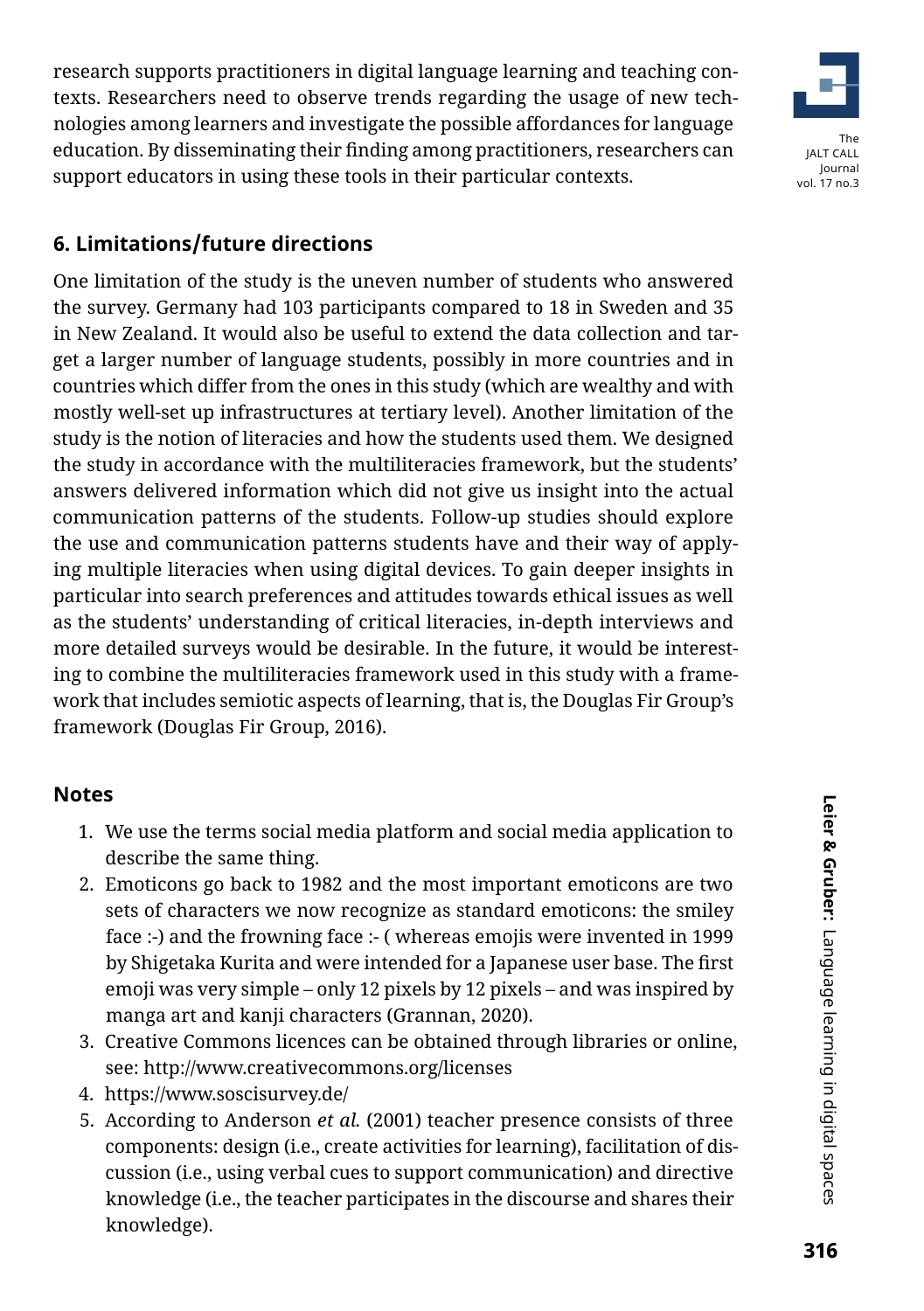# **Ethical considerations**

This study is based on surveys, which were sent to students enrolled in language courses. The survey was anonymous, voluntary and was not part of the assessment for their course. In a preliminary question, the students' consent was sought before they could proceed to the survey itself.



### **Acknowledgments**

We are grateful to Professor Regine Hampel and the two anonymous reviewers for their helpful feedback on a previous version of this manuscript.

### **References**

- Abrams, Z. (2016). Possibilities and challenges of learning German in a multimodal environment: A case study. *ReCALL, 28*(3), 343–363. https://doi.org/10.1017/S0958344016000082
- Adalberon, E. & Säljö, R. (2017). Informal use of social media in higher education: A case study of Facebook groups. *Nordic Journal of Digital Literacy, 12*(4). https://doi.org/10.18261/issn.1891-943x-2017-04-02
- Anderson, T. Rourke, L., Garrison, R., & Archer, W. (2001). Assessing teaching presence in a computer conferencing context. *Journal of Asynchronous Learning Networks, 5,* 1–17. Retrieved from

https://olj.onlinelearningconsortium.org/index.php/olj/article/view/1875

- Andujar, A., & Salaberri-Ramiro, M. (2019). Exploring chat-based communication in the EFL class: Computer and mobile environments. *Computer Assisted Language Learning, 34* (4), 1–28. https://doi.org/10.1080/09588221.2019.1614632
- Arnold, N., & Ducate, L. (2019). *Engaging language learners through CALL.* Sheffield: Equinox.
- Aydin, S. (2014). Foreign language learners' interactions with their teachers on Facebook. *System, 42,* 155–163.

https://doi.org/10.1016/j.system.2013.12.001

- Baranowska, K. (2020). Learning most with least effort: subtitles and cognitive load, *ELT Journal, 74* (2), 105–115. https://doi.org/10.1093/elt/ccz060
- Barrot, J. (2021). Social media as a language learning environment: A systematic review of the literature (2009–2019). *Computer Assisted Language Learning.* Advance online publication. https://doi.org/10.1080/09588221.2021.1883673
- Bechtel, M. (2019). Zum digitalen Wandel im Fremdsprachenunterricht. In E. Burwitz-Melzer, C. Riemer, & L. Schmelter (Eds.), *Das Lehren und Lernen von Fremd- und Zweitsprachen im digitalen Wandel. Arbeitspapiere der 39. Frühjahrskonferenz zur Erforschung des Fremdsprachenunterrichts* (pp. 24–34). Tübingen: Narr.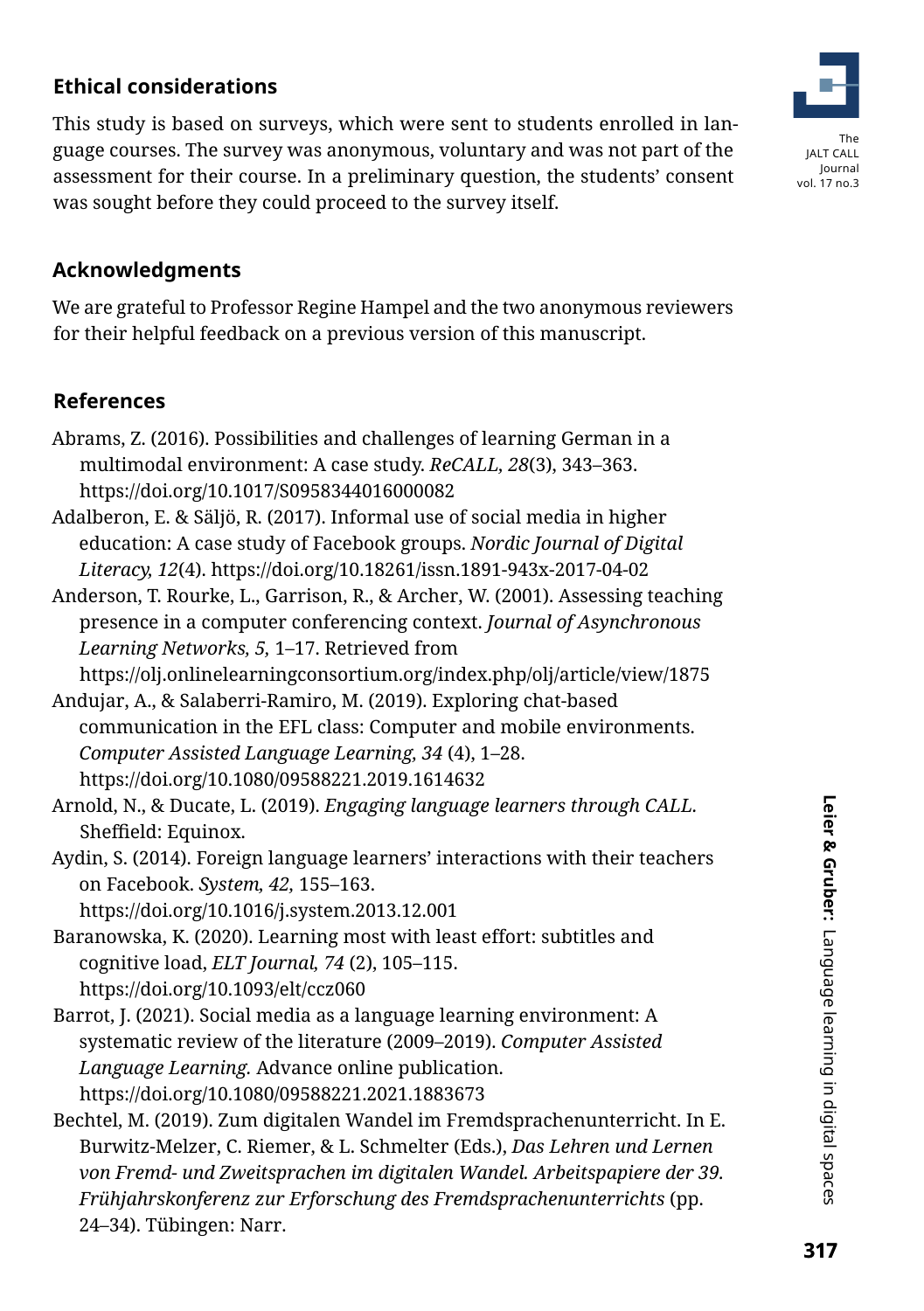Leier & Gruber: Language learning in digital spaces

- Beißwenger, M., & Pappert, S. (2019). How to be polite with emojis: A pragmatic analysis of face work strategies in an online learning environment. *EuJAL, 7*(2), 225–253. https://doi.org/10.1515/eujal-2019-0003
- Belz, J. (2007). The role of computer mediation in the instruction and development of L2 pragmatic competence. *Annual Review of Applied Linguistics, 27,* 45–75. https://doi.org/10.1017/S0267190508070037
- Benson, P. (2015). Commenting to learn: Evidence of language and intercultural learning in comments on YouTube videos. *Language, Learning & Technology, 19*(3), 88–105. http://doi.org/10125/44435
- Benson, P. (2017). *The discourse of YouTube: Multimodal text in a global context.* New York: Routledge.
- Blattner, G., & Fiori, M. (2011). Virtual social network communities: An investigation of language learners' development of sociopragmatic awareness and multiliteracy skills. *CALICO Journal, 29*(1), 24–43. https://doi.org/10.11139/cj.29.1
- Blin, F., & Jalkanen, J. (2014). Designing for language learning: Agency and language in hybrid environments. *Apples - Journal of Applied Studies, 8*(1), 147–170. Retrieved from http://apples.jyu.fi/ArticleFile/download/433
- Bowker, L. and Buitrago Ciro, J. (2019). *Machine translation and global research: Towards improved machine translation literacy in the scholarly community.* Bingley: Emerald Publishing
- Boyd, D. (2014). *It's complicated: The social lives of networked teens.* New Haven, CT: Yale University Press.
- Burmark, L. (2002). *Visual literacy: Learn to see, see to learn.* Association for supervision and curriculum development.
- Burwitz-Melzer, E. (2019). *The global village strikes back:* DigitalerWandel und interkulturellesLernenimFremdsprachenunterricht. In E. Burwitz-Melzer, C. Riemer, & L. Schmelter (Eds.), *Das Lehren und Lernen von Fremd- und Zweitsprachen im digitalen Wandel. Arbeitspapiere der 39. Frühjahrskonferenz zur Erforschung des Fremdsprachenunterrichts* (pp. 24–46). Tübingen: Narr.
- Chapelle, C. (2009). The relationship between second language acquisition theory and computer-assisted language learning. *The Modern Language Journal, 93,* 741–753. https://doi.org/10.1111/j.1540-4781.2009.00970.x
- Chapelle, C. (2014). Keynote address: Arguments for technology and language learning (video). Paper presented at the EuroCALL 2014, University of Groningen, Netherlands. Retrieved from https://www.eurocall2014.nl/
- Chen, H-I. (2013). Identity practices of multilingual writers in social networking spaces. *Language, Learning & Technology, 17*(2), 143–170. https://doi.org/10125/44328
- Chorna, O., Hamaniuk, V., & Uchitel, A. (2019). Use of YouTube on lessons of a practical course of German language as the first and second language at the pedagogical university. *Coeur-Ws.Org, 2433*(19). Retrieved from http://ceur-ws.org/Vol-2433/paper19.pdf

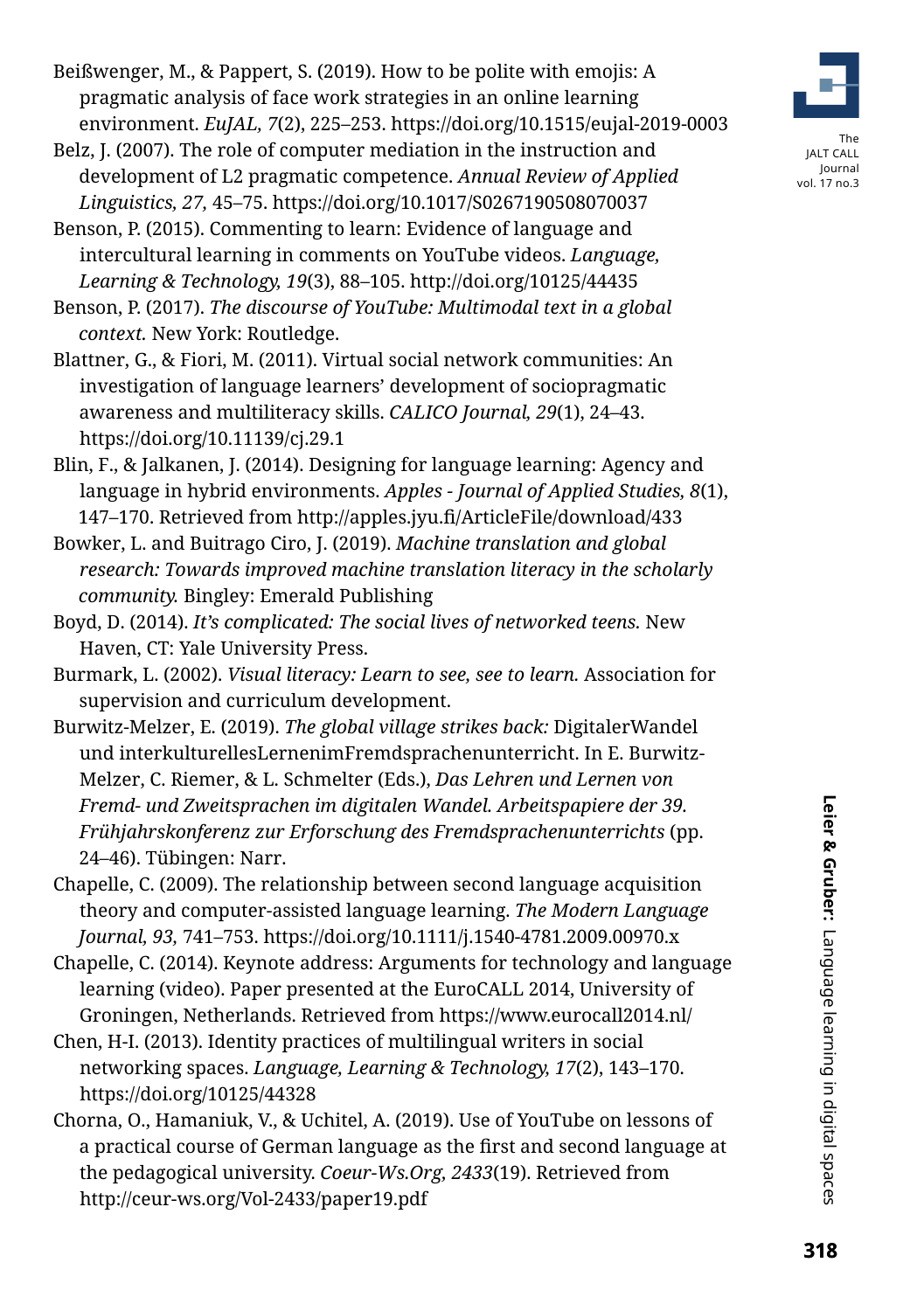Curran, V., Simmons, K., Matthews, L., Fleet, L., Gustfson, D., Fairbridge, N., & Xu, X. (2020). YouTube as an educational resource in medical education: A scoping review. *Medical Science Educator,* 1775–1782. https://doi.org/10.1007/s40670-020-01016-w

Douglas Fir Group. (2016). A transdisciplinary frame-work for SLA in a multilingual world. *Modern Language Journal, 100,* 19–47. Retrieved from http://www.jstor.org/stable/44134994

Dresner, E., & Herring, S.C. (2010). Functions of the non-verbal in CMC. *Communication Theory, 20,* 249–268. https://doi.org/10.1111/j.1468-2885.2010.01362.x

Dudeney, G., Hockly, N., & Pegrum, M. (2013). *Digital literacies.* New York: Routledge.

Ellison, N., & Steinfield, C. (2007). The benefits of Facebook "friends". Social capital and college students' use of online social network sites*. Journal of Computer-Mediated Communication, 12*(4), 1143–1168. https://doi.org/10.1111/j.1083-6101.2007.00367.x

Faktenkontor (2020). *Facebook fällt frei: Marktanteil stürzt auf historisches Tief.* Retrived from [https://www.faktenkontor.de/pressemeldungen/](https://www.faktenkontor.de/pressemeldungen/facebook-faellt-frei-marktanteil-stuerzt-auf-historisches-tief/) [facebook-faellt-frei-marktanteil-stuerzt-auf-historisches-tief/](https://www.faktenkontor.de/pressemeldungen/facebook-faellt-frei-marktanteil-stuerzt-auf-historisches-tief/)

Fornara, F., & Lomicka, L. (2019). Social media in language learning to investigate the role of social presence. *CALICO Journal, 36*(3), 184–203. https://doi.org/10.1558/cj.37205

Gass, S. (2018). *Input, interaction, and the second language learner.* New York: Routledge.

Gimeno-Sanz, A. (2016). Moving a step further from "integrative CALL": What's to come? *Computer Assisted Language Learning, 29*(6), 1102–1115. https://doi.org/10.1080/09588221.2015.1103271

Girard, L. 2021. *TikTok Förderprogramm: 5 Millionen für Diversity in Kunst und Kultur.* Retrieved from [https://newsroom.tiktok.com/de-de/](https://newsroom.tiktok.com/de-de/tiktok-foerderprogramm-5-millionen-fuer-diversity-in-kunst-und-kultur) [tiktok-foerderprogramm-5-millionen-fuer-diversity-in-kunst-und-kultur](https://newsroom.tiktok.com/de-de/tiktok-foerderprogramm-5-millionen-fuer-diversity-in-kunst-und-kultur).

Gonulal, T. (2019). The use of Instagram as a mobile-assisted language learning tool. *Contemporary Educational Technology, 10*(3), 309–323. https://doi.org/10.20935/CET.590108

Gonzáles-Lloret, M., & Ortega, L. (2014). Toward technology-mediated TBLT. In M. Gonzáles-Lloret & L. Ortega (Eds.). In *Technology-mediated TBLT,* 1–22. John Benjamin. https://doi.org/10.1075/tblt.6.01gon

Grannan, C. (2020). What is the difference between emojis and emoticons? In *Encyclopaedia Britannica* (online). Retrieved from [https://www.britannica.](https://www.britannica.com/story/whats-the-difference-between-emoji-and-emoticons) [com/story/whats-the-difference-between-emoji-and-emoticons](https://www.britannica.com/story/whats-the-difference-between-emoji-and-emoticons)

Gruber, A., & Bauer, E. (2020). Fostering Interaction in synchronous online class sessions with foreign language learners. In R.E. Ferdig, E. Baumgartner, R. Hartshorne, R. Kaplan-Rakowski, &C. Mouza (Eds.), *Teaching, technology, and teacher education during the COVID-19 pandemic: Stories from the field* (pp. 174 –178). Association for the Advancement of Computing in Education (AACE). Retrieved from https://www.learntechlib.org/p/216903/

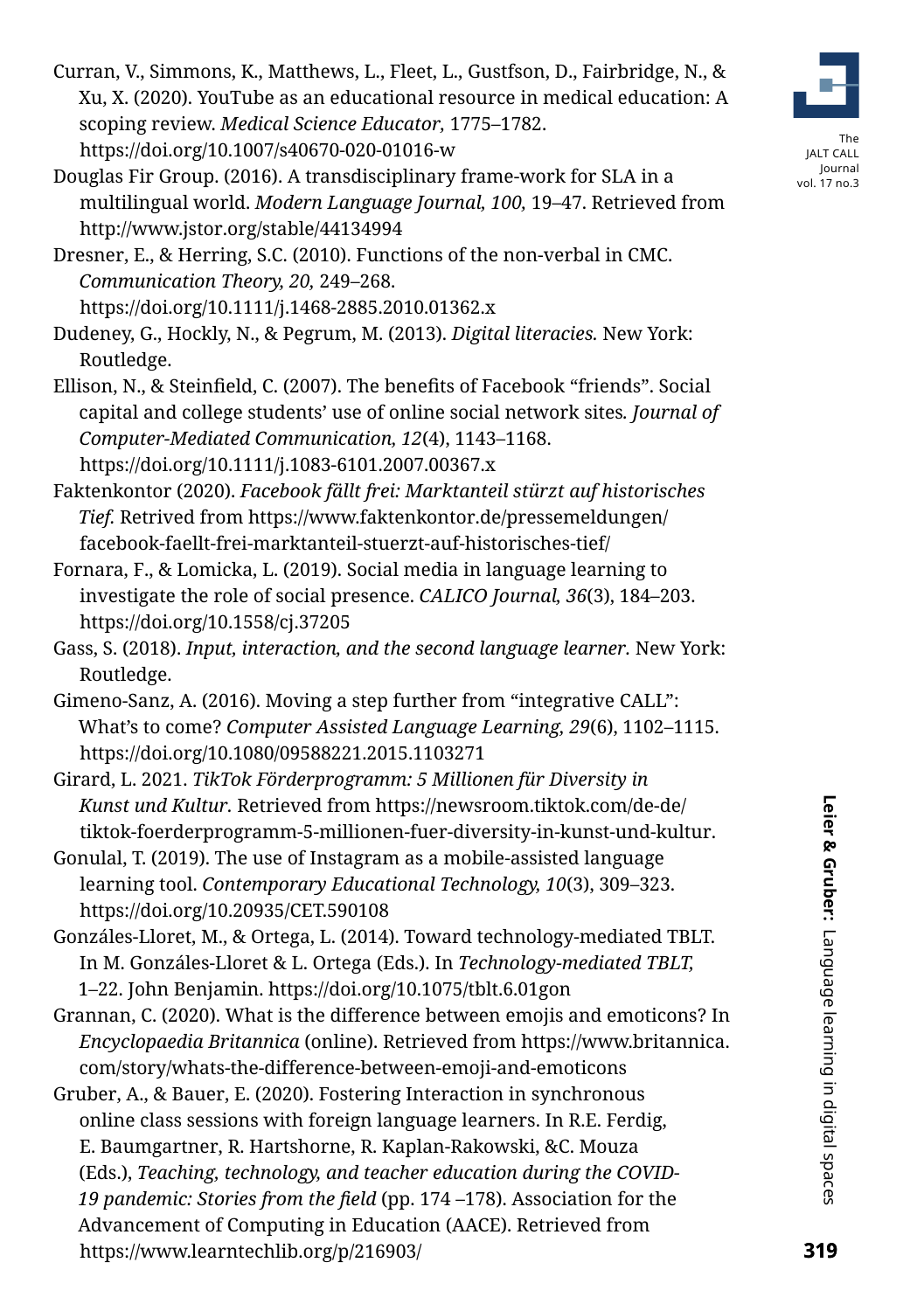- Hampel, R. (2014). *Making meaning online: Computer-mediated communication for language learning.* CALS Conference, Frankfurt am Main.
- Hampel, R. (2019). The conceptualisation of time, space, and the body in virtual sites and the impact on language learner identities. In S. Bagga-Gupta, G. Messina Dahlberg, & Y. Lindberg (Eds.), *Virtual sites as learning spaces* (pp. 269–294). Cham: Palgrave Macmillan. https://doi.org/10.1007/978-3-030-26929-6\_10
- Hampel, R., & Hauck, M. (2006). Computer-mediated language learning: Making meaning in multimodal virtual learning spaces. *The JALT CALL Journal, 2*(2), 3–18. https://doi.org/10.29140/jaltcall.v2n2.23
- Iqbal, O. (2020, June 18). *TikTok makes the move into education.* BBC News. Retrieved from https://www.bbc.com/news/technology-53079625
- Kalantzis, M., & Cope, B. (2012). *Literacies.* Melbourne: Cambridge University Press.
- Kalpidou, M., Costin, D., & Morris, J. (2011). The relationship between Facebook and the well-being of undergraduate college students. *Cyberpsychology, Behaviour and Social Networking, 14*(4), 183–189. https://doi.org/10.1089/cyber.2010.0061
- Kress, G. (2003). *Literacy in the new media age.* New York: Routledge.
- Kress, G. (2010). *Multimodality: A social semiotic approach to contemporary communication.* London: Taylor & Francis.
- Kress, G. (2013). Recognising learning: A perspective from a social semiotic theory of multimodality. In I. de Saint-Georges, & J. Weber (Eds.), *Multilingualism and multimodality. Current challenges for educational studies* (pp. 119–132). Rotterdam: Sense Publishers.
- Kress, G., & Pachler, N. (2007). Thinking about the "m" in m-learning. In Pachler, N. (Ed.), *Mobile learning: Towards a research agenda* (pp. 7–31). London: Institute of Education, University of London.
- Kress, G., & van Leeuwen, T. (2001). *Multimodal discourse: The modes and media of contemporary communication.* London: Arnold Publishers.
- Kukulska-Hulme, A. (2020). Mobile and personal learning for newcomers to a city. *Electronic Journal of Foreign Language Teaching, 17*(1), 93–103. Retrieved from https://e-flt.nus.edu.sg/
- Leier, V. (2017). Learning language through Facebook. *International Journal of Computer Assisted Language Learning, 7*(3), 40–57. https://doi. org/10.4018/IJCALLT.2017070103
- Leier, V. (2019). Using Instagram in a tertiary German language course: Students' perceptions and approaches. *The New Zealand Language Teacher, 44,* 77–90.
- Lomicka L. (2017). Twitter and micro-blogging and language education. In S. Thorne S. & S. May (Eds.), *Language, education and technology: Encyclopedia of language and education* (3rd ed.). Cham: Springer. https:// doi.org/10.1007/978-3-319-02328-1\_31-1

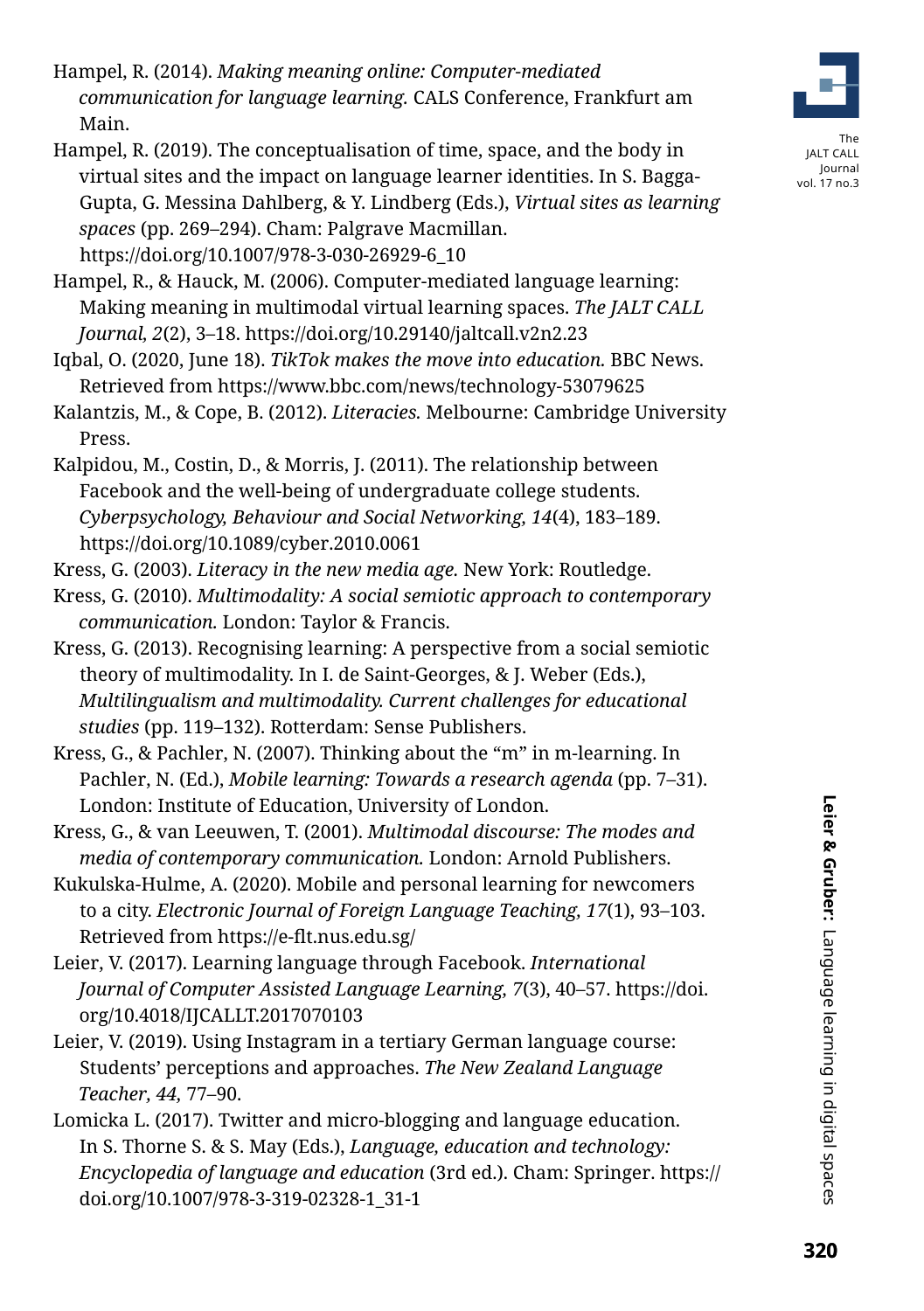- Meunier, F., Van de Vyer, J., Bradley, L., & Thousney, S. (2019). *CALL and complexity: Short papers from EuroCALL 2019.* Research-publishing.net. https://doi.org/10.14705/rpnet.2019.38.9782490057542
- Niu, L. (2019). Using Facebook for academic purposes: Current literature and directions for future research. *Journal of Educational Computing Research, 56*(8), 1384–1406. https://doi.org/10.1177/0735633117745161
- Norris, S., & Maier, C. (2014). *Interactions, images and texts: A reader in multimodality.* Berlin: De Gruyter.
- Orsini-Jones, M., Brick, B., & Pibworth, L. (2013). Practising language interaction in social networking sites: The "expert student's" perspective on personalised language learning. In B. Zou, M. Xing, Y. Wang, M. Sun, & C.H. Yiang (Eds.), *Computer-assisted foreign language teaching and learning: Technological advances* (pp. 40–53). Philadelphia, PA: IGI Global. https://doi.org/10.4018/978-1-4666-2821-2.ch003
- Payne, J. S., & Whitney, P. J. (2002). Developing L2 oral proficiency through synchronous CMC: Output, working memory, and interlanguage development. *CALICO Journal, 20*(1), 7–32. Retrieved from https://journal. equinoxpub.com/Calico/article/download/993/1082/1635
- Pegrum, M. (2011). Modified, multiplied, and (re-) mixed: Social media and digital literacies. In M. Thomas (Ed.), *Digital education: Opportunities for social collaboration* (pp. 9–35). Palgrave Macmillan.

Pegrum, M. (2017a). *Mobile lenses on learning. Languages and literacies on the move.* Singapore: Springer.

- Pegrum, M. (2017b). Digital literacies. Retrieved from https://markpegrum. com/overview-of-digital-learning/e-learning-with-web-3-0/
- Pegrum, M., Dudeney, G., & Hockly, N. (2018). Digital literacies revisited. *The European Journal of Applied Linguistics and TEFL, 7*(2), 3–24.
- Rapanta, C., Botturi, L., Goodyear, P., Guardia, L., & Koole, M. (2020). Online university teaching during and after the COVID-19 crisis: Refocusing teacher presence and learning activity. *Postdigital Science Education.* 1–23. https://doi.org/10.1007/s42438-020-00155-y
- Reinhardt, J. (2019). Social media in second and foreign language learning: Blogs, wikis, and social networking. *Language Teaching, 52*(1), 1–39. https://doi.org/10.1017/S0261444818000356
- Rheingold, H. (2009a). Is multitasking evil, or are most of us illiterate? *Encyclopedia Britannica Blog.* Retrieved from https://www.britannica.com/ blogs/2009/12/is-multitasking-evil-or-are-most-of-us-illiterate/
- Rheingold, H. (2009b). Twitter literacy: I refuse to make up a Twittery name for it. *Howard Rheingold.* Retrieved from https://rheingold.com/ social-media/

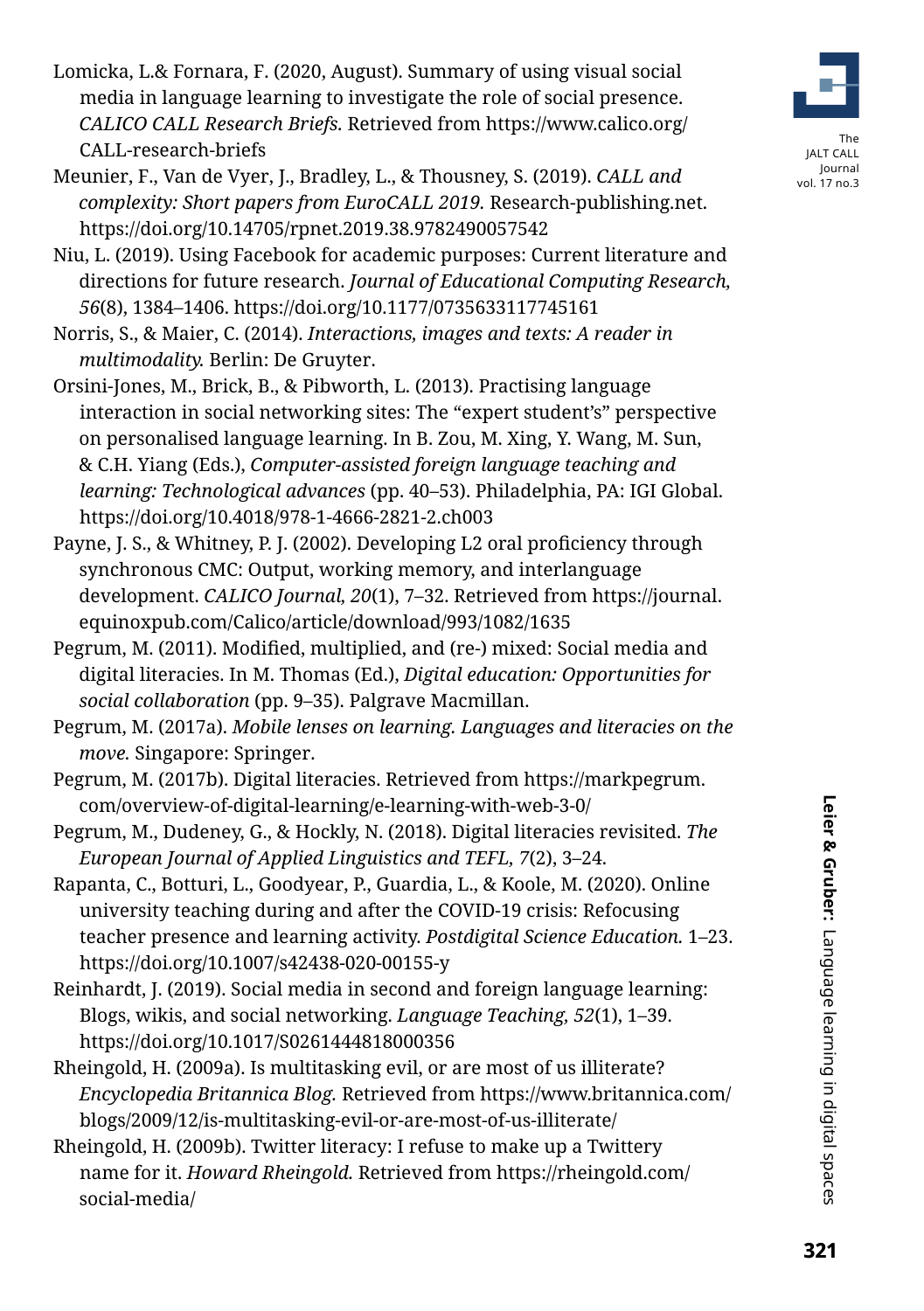- Shariff, S., & Shah, P. (2019). Pupils perception of using YouTube and autonomous learning. *Creative Education, 10*(13), 3509–3520. https://doi. org/10.4236/ce.2019.1013270
- Sharwood Smith, M. (1993). Input enhancement in instructed SLA: Theoretical bases. *Studies in Second Language Acquisition, 15,* 165–179. http://doi.org/10.1017/S0272263100011943
- Smith, B. (2017). Technology-enhanced SLA research. *The handbook of technology and second language teaching and learning* (pp. 444–458). Hoboken, NJ: Wiley.
- Statista. (2020). *Digital population worldwide.* Retrieved from https://www. statista.com/statistics/617136/digital-population-worldwide/
- Statista. (2021). *Anteil der befragten Internetnutzer, die Facebook nutzen, nach Altersgruppen in Deutschland in den Jahren 2012 bis 2020/21.* Retrieved from https://de.statista.com/statistik/daten/studie/691569/umfrage/ anteil-der-nutzer-von-facebook-nach-alter-in-deutschland/
- Stickler, U., Hampel, R., & Emke, M. (2020). A developmental framework for online language teaching skills. *Australian Journal of Applied Linguistics, 3*(1), 133–151. https://doi.org/10.29140/ajal.v3n1.271
- Strasser, T. (2020). App, app "n" away. How social messaging tools like WhatsApp support mobile language learning and teaching. *HeiEDUCATION Journal, 5,* 25–55. Retrieved from https://heiup.uniheidelberg.de/journals/index.php/heied/issue/view/2400
- The New London Group. (1996). A pedagogy of multiliteracies: Designing social futures. *Harvard Educational Review, 66*(1), 60–93. https://doi. org/10.17763/haer.66.1.17370n67v22j160u
- Thwaites, P. (2014). Maximizing learning from written output. *ELT Journal, 68*(2), 135–144. https://doi.org/10.1093/elt/cct098
- Traxler, J., Read, T., Kukulska-Hulme, A., & Barcena, E. (2019). Paradoxical, paradigm proposals – Learning languages in mobile societies. *Argentinian Journal of Applied Linguistics (AJAL), 7*(2), 89–109. https://wlv. openrepository.com/handle/2436/622808
- Trust, T., Krutka, D. G., & Carpenter, J. P. (2016). Together we are better: Professional learning networks for teachers. *Computers & Education, 102,* 15–34. https://doi.org/10.1016/j.compedu.2016.06.007
- Turkle, S. (2015). *Relearning how to talk in the age of smartphone addiction.* Retrieved from https://longreads.com/2015/10/06/ relearning-how-to-talk-in-the-age-of-smartphone-addiction/
- Vanden Abeele, M. M. P., Antheunis, M. L., Pollmann, M.M. H., Schouten, A. P., Liebrecht, C. C., van der Wijst, P. J., van Amelsvoort, M. A. A., Bartels, J., Krahmer, E.J., & Maes, F. A. (2018). Does Facebook use predict college students' social capital? A replication of Ellison, Steinfield, and Lampe's (2007) study using the original and more recent measures of Facebook use and social capital, *Communication Studies, 69*(3), 272–282. https://doi.org/10.1080/10510974.2018.1464937

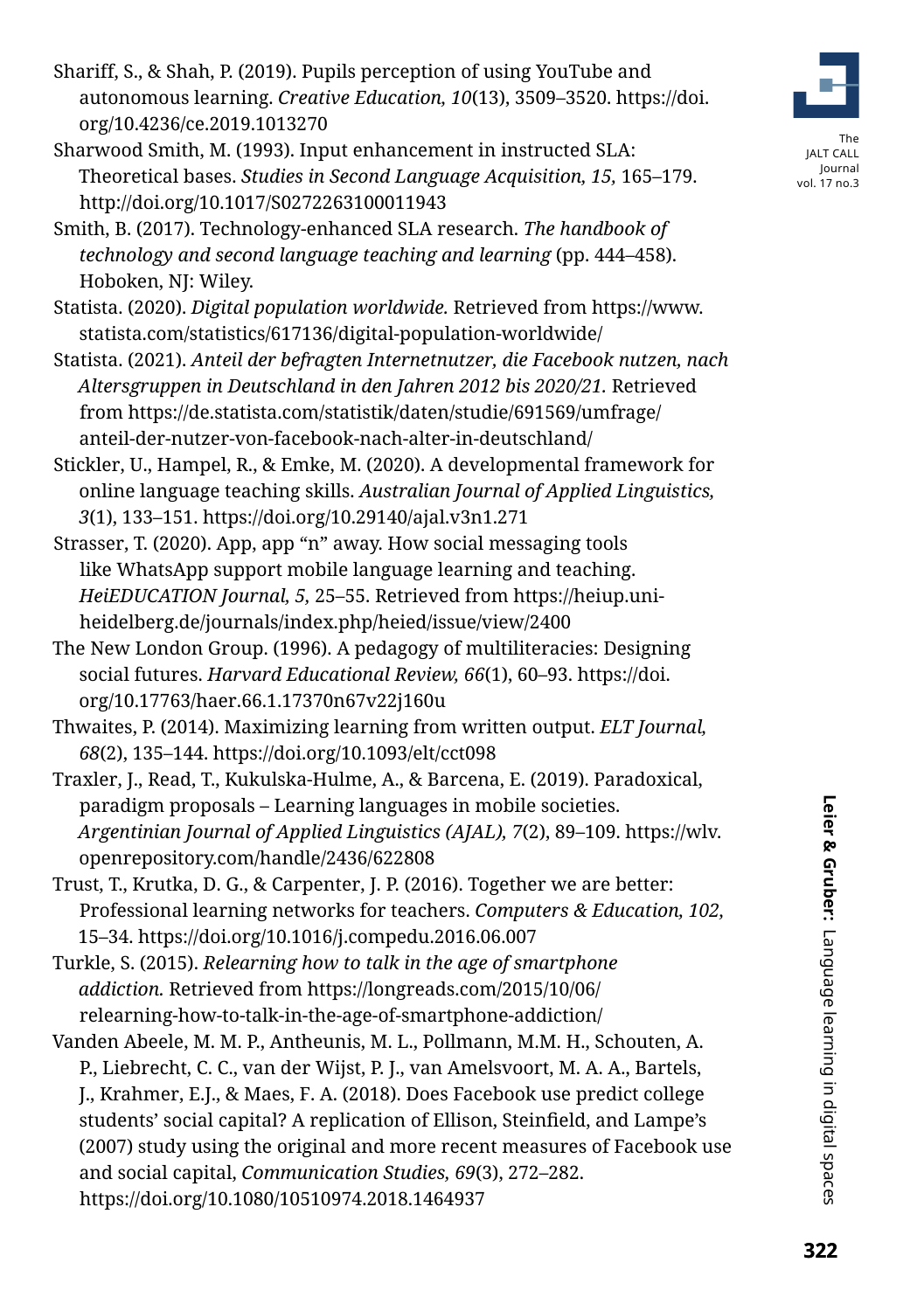Wang, S. (2013). *Intermediate-level Chinese language learners' social communication in Chinese on Facebook: A mixed methods study.* [Unpublished Ph.D. dissertation]. University of South Florida.

Youngs, B. (2019). SLA theories and practices in CALL. In N. Arnold & L. Ducate (Eds.), *Engaging language learners through CALL: from theory to research to informed practice.* (pp. 7–50). Sheffield: Equinox.



# **Appendix A**

### *Questionnaire*

### **1. How do you prefer to communicate?**

|                         | very much | a lot | sometimes | little | never |
|-------------------------|-----------|-------|-----------|--------|-------|
| Written text            | ∩         |       |           |        | ( )   |
| Photos                  | ∩         | ( )   |           |        |       |
| Written text and photos | Ω         |       |           |        |       |
| Video                   | ∩         |       |           |        |       |
| Voice messaging         | ∩         |       |           |        |       |

### **2. Which app(s) do you predominantly use to communicate?**

|                    | very often | often sometimes | rarely | never |
|--------------------|------------|-----------------|--------|-------|
| Email              |            |                 |        |       |
| Facebook           | П          |                 |        |       |
| Facebook Messenger | L          |                 |        |       |
| Instagram          | L          |                 |        |       |
| Snapchat           | П          |                 |        |       |
| Twitter            |            |                 |        |       |
| <b>TikTok</b>      |            |                 |        |       |

### **3. How do you predominantly get information about politics and events?**

### **(you can tick more than one option)**

- □ Facebook
- □ Instagram
- □ Pinterest
- □ Twitter
- □ Newspaper, online
- □ Newspaper, hardcopy
- $\Box$  Other (please specify)